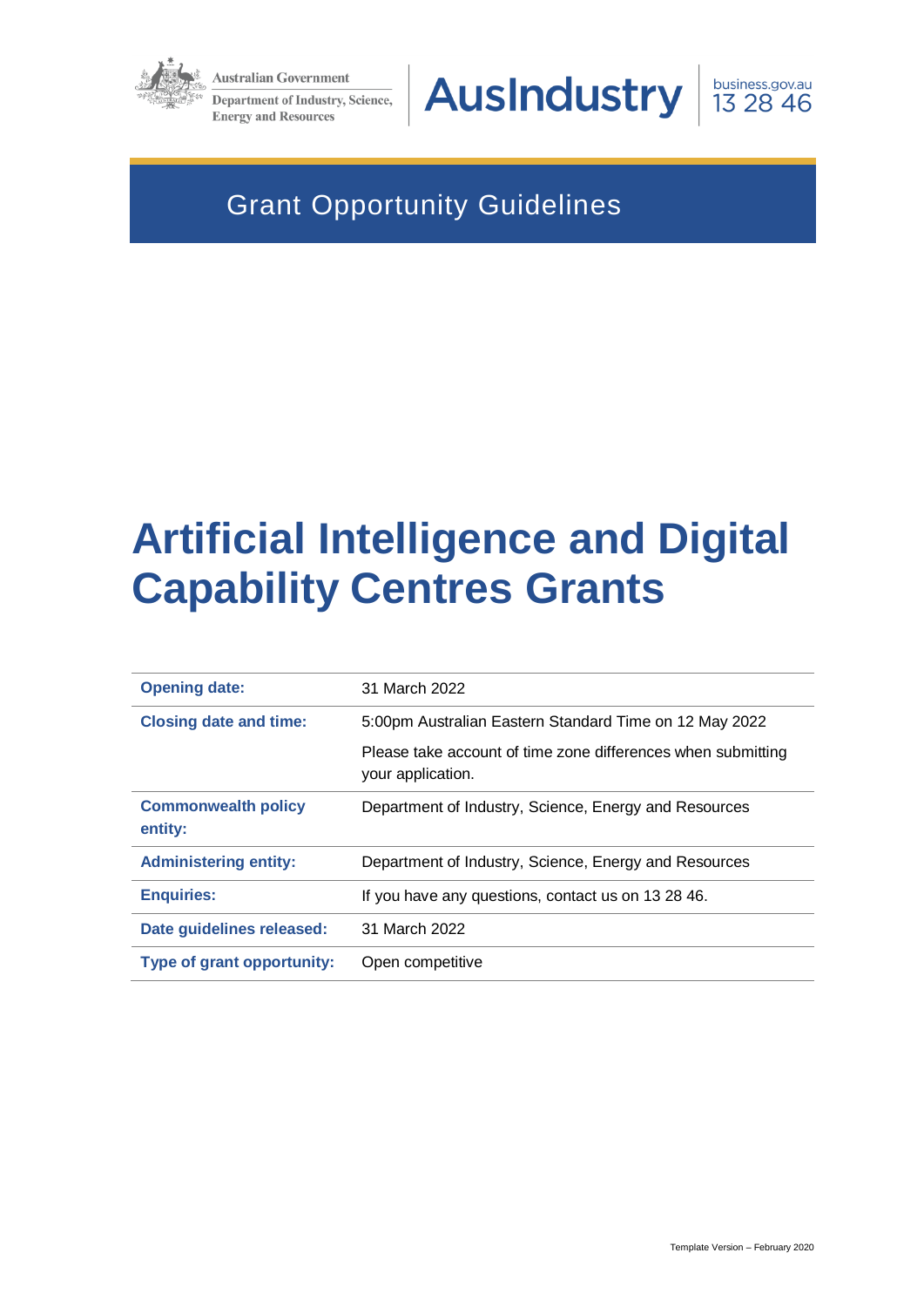# **Contents**

| 1. | Artificial Intelligence and Digital Capability Centres Grants processes  4 |                                                                    |  |
|----|----------------------------------------------------------------------------|--------------------------------------------------------------------|--|
| 2. |                                                                            |                                                                    |  |
|    | 2.1.                                                                       | About the Artificial Intelligence and Digital Capability Centres 5 |  |
|    | 2.2.                                                                       |                                                                    |  |
| 3. |                                                                            |                                                                    |  |
|    | 3.1.                                                                       |                                                                    |  |
|    | 3.2.                                                                       |                                                                    |  |
| 4. |                                                                            |                                                                    |  |
|    | 4.1.                                                                       |                                                                    |  |
|    | 4.2.                                                                       |                                                                    |  |
|    | 4.3.                                                                       |                                                                    |  |
| 5. |                                                                            |                                                                    |  |
|    | 5.1.                                                                       |                                                                    |  |
|    | 5.2.                                                                       |                                                                    |  |
|    | 5.3.                                                                       |                                                                    |  |
| 6. |                                                                            |                                                                    |  |
|    | 6.1.                                                                       |                                                                    |  |
|    | 6.2.                                                                       |                                                                    |  |
|    | 6.3.                                                                       |                                                                    |  |
|    | 6.4.                                                                       |                                                                    |  |
|    | 6.5.                                                                       |                                                                    |  |
|    |                                                                            |                                                                    |  |
|    | 7.1.                                                                       |                                                                    |  |
|    | 7.2.                                                                       |                                                                    |  |
|    | 7.3.                                                                       |                                                                    |  |
| 8. |                                                                            | The grant selection process<br>. 15                                |  |
|    | 8.1.                                                                       |                                                                    |  |
| 9. |                                                                            |                                                                    |  |
|    |                                                                            |                                                                    |  |
|    | 10.1.                                                                      |                                                                    |  |
|    | 10.2.                                                                      |                                                                    |  |
|    | 10.3.                                                                      |                                                                    |  |
|    | 10.4.                                                                      |                                                                    |  |
|    | 10.5.                                                                      |                                                                    |  |
|    |                                                                            |                                                                    |  |
|    |                                                                            |                                                                    |  |
|    | 12.1.                                                                      |                                                                    |  |
|    | 12.2.                                                                      |                                                                    |  |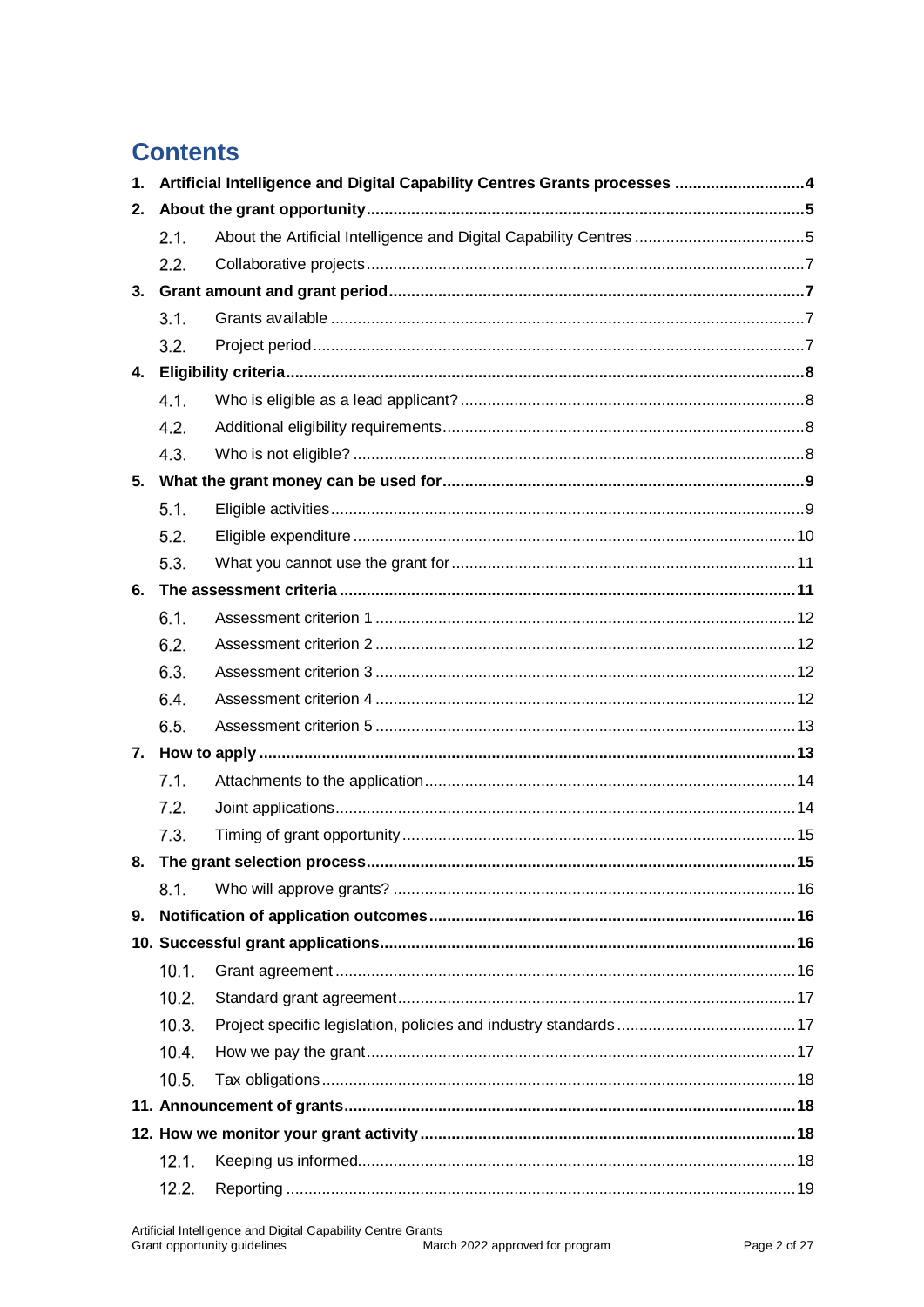| 12.3. |                                                                                |  |
|-------|--------------------------------------------------------------------------------|--|
| 12.4. |                                                                                |  |
| 12.5. |                                                                                |  |
| 12.6. |                                                                                |  |
| 12.7. |                                                                                |  |
|       |                                                                                |  |
| 13.1. |                                                                                |  |
| 13.2. |                                                                                |  |
|       |                                                                                |  |
|       |                                                                                |  |
|       |                                                                                |  |
|       |                                                                                |  |
| 13.3. |                                                                                |  |
|       |                                                                                |  |
|       |                                                                                |  |
|       |                                                                                |  |
| 13.4  |                                                                                |  |
|       |                                                                                |  |
|       | Appendix A. National Manufacturing Priorities and Digital Growth Priorities 27 |  |
| A.1   |                                                                                |  |
| A.2   |                                                                                |  |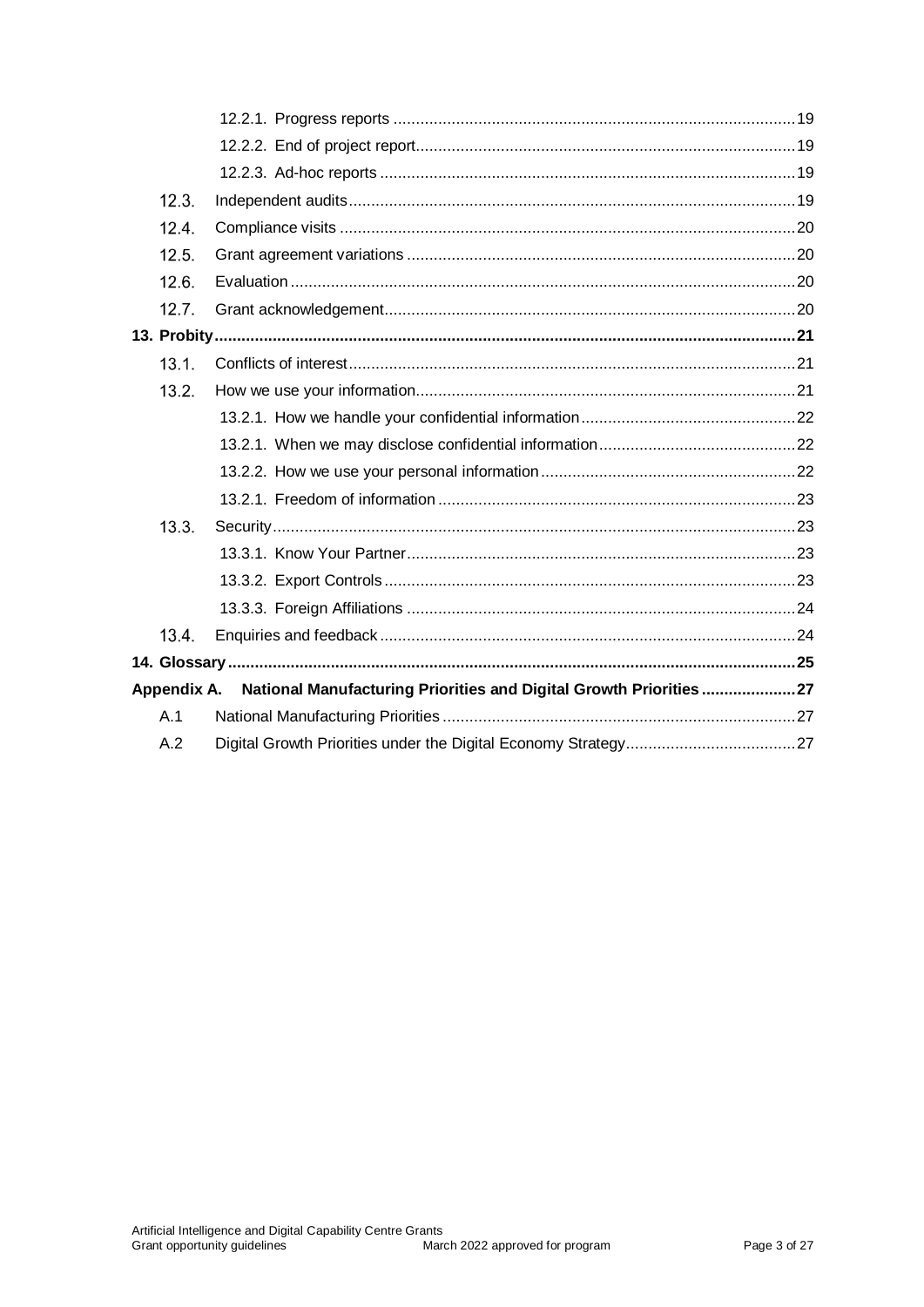# **1. Artificial Intelligence and Digital Capability Centres Grants processes**

#### **The Artificial Intelligence and Digital Capability Centres Grants program is designed to achieve Australian Government objectives**

This grant opportunity is part of the above grant program, which contributes to the Department of Industry, Science, Energy and Resources' Outcome 1. The Department works with stakeholders to plan and design the grant program according to the *[Commonwealth Grants Rules](https://www.finance.gov.au/government/commonwealth-grants/commonwealth-grants-rules-guidelines) and Guidelines*.

| The grant opportunity opens                                          |  |
|----------------------------------------------------------------------|--|
| We publish the grant guidelines on business.gov.au and GrantConnect. |  |
|                                                                      |  |

#### **You complete and submit a grant application**

You complete the application form, addressing all the eligibility and assessment criteria in order for your application to be considered.

#### ♦

#### **We assess all grant applications**

We review the applications against eligibility criteria and notify you if you are not eligible.

We assess eligible applications against the assessment criteria including an overall consideration of value with relevant money and compare it to other eligible applications.

#### J

#### **We make grant recommendations**

We provide advice to the decision maker on the merits of each application.

#### ሇ **Grant decisions are made**

The decision maker decides which applications are successful.

### ↓ **We notify you of the outcome**

We advise you of the outcome of your application. We may not notify unsuccessful applicants until grant agreements have been executed with successful applicants.

# J

#### **We enter into a grant agreement**

We will enter into a grant agreement with successful applicants. The type of grant agreement is based on the nature of the grant and proportional to the risks involved.

# ψ **Delivery of grant**

You undertake the grant activity as set out in your grant agreement. We manage the grant by working with you, monitoring your progress and making payments.

J

### **Evaluation of the Artificial Intelligence and Digital Capability Centres Grants**

We evaluate the specific grant activity and AI and Digital Capability Centres Grants program as a whole. We base this on information you provide to us and that we collect from various sources.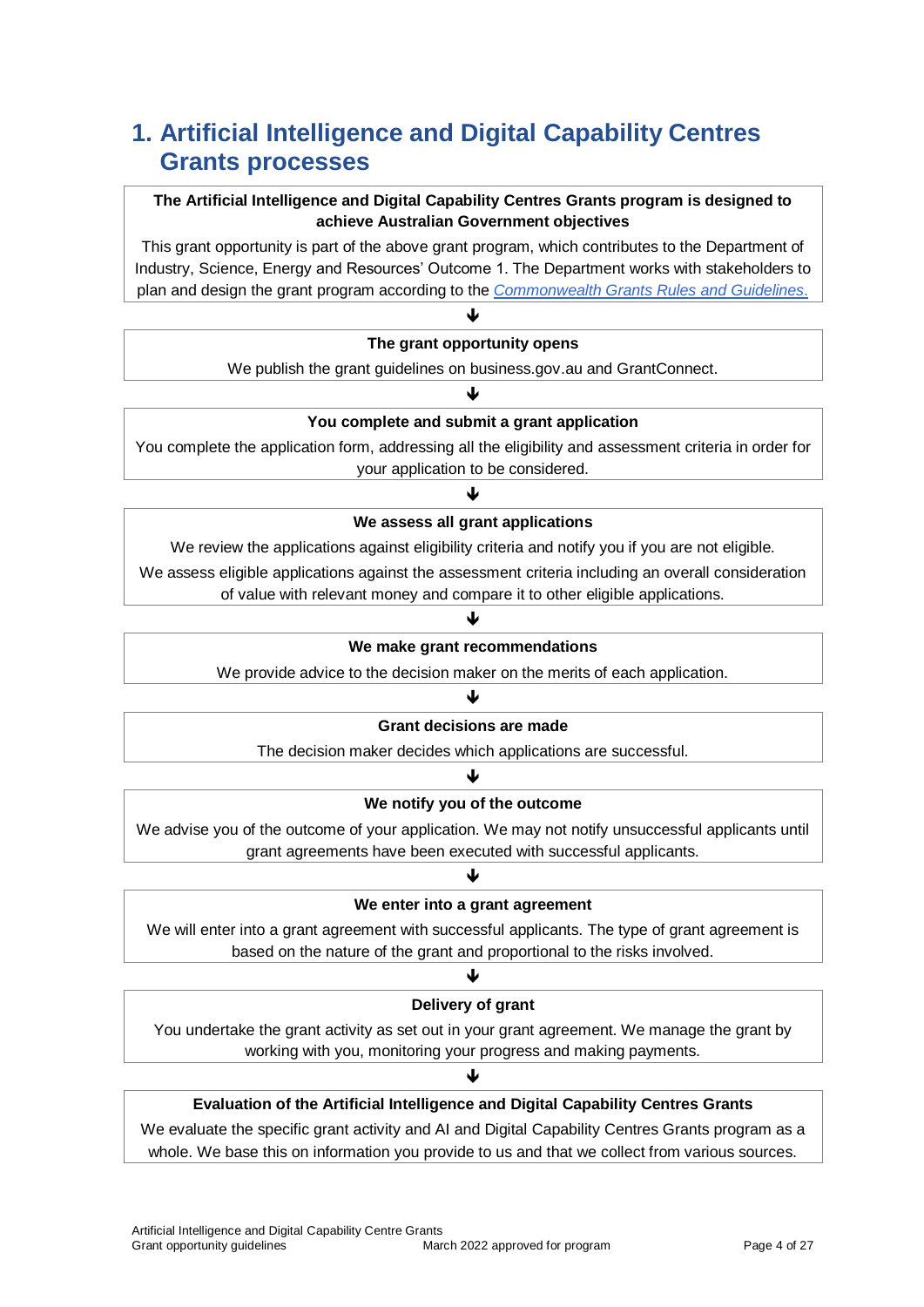# **2. About the grant opportunity**

The Australian Government's *[Artificial Intelligence Action Plan](https://www.industry.gov.au/data-and-publications/australias-artificial-intelligence-action-plan/how-ai-is-transforming-australia)<sup>1</sup>* (the Plan) sets out a vision for Australia to be a global leader in developing and adopting trusted, secure and responsible artificial intelligence (AI). The Plan forms part of the *[Digital Economy Strategy](https://digitaleconomy.pmc.gov.au/)<sup>2</sup>* to lift Australia's digital capability by fostering digital transformation and encouraging businesses to invest and accelerate their adoption of digital technologies.

Under the Plan, the Government is investing \$44 million across 2021-2022 to 2024-2025 to establish four AI and Digital Capability Centres. These centres will connect small and medium enterprises (SMEs) with AI equipment and tools, provide services and training, and link SMEs to AI skills and expertise. In turn, the centres will support the development, commercialisation, and adoption of new high-value AI products and services for the domestic and global marketplace.

Alongside the AI and Digital Capability Centres, the Australian Government has established a National Artificial Intelligence Centre (NAIC), within CSIRO's Data61, to coordinate Australia's AI expertise and capabilities across multiple sectors. The NAIC is focused on addressing the crosscutting barriers SMEs face in developing, adopting and commercialising AI while supporting collaboration and strategic alignment of the work delivered by the AI and Digital Capability Centres.

This document contains information about the AI and Digital Capability Centres grant opportunity. It sets out:

- **the eligibility and assessment criterially**
- how we consider and assess grant applications
- how we notify applicants and enter into grant agreements with grantees
- how we monitor and evaluate grantees' performance
- **F** responsibilities and expectations in relation to the opportunity.

We administer the grant opportunity according to the *[Commonwealth Grants Rules and Guidelines](https://www.finance.gov.au/government/commonwealth-grants/commonwealth-grants-rules-guidelines)*  $(CGRGs)<sup>3</sup>$  $(CGRGs)<sup>3</sup>$ .

We have defined key terms used in these guidelines in the glossary at Sectio[n 14.](#page-24-0)

You should read this document carefully before you fill out an application.

### 2.1. About the Artificial Intelligence and Digital Capability Centres

The **Artificial Intelligence and Digital Capability Centres** (the Capability Centres) will drive SMEs adoption, and the development, commercialisation and use of AI to propel novel and improved products, processes and services across sectors and into new markets.

The objectives of the Capability Centres are to:

- establish a 'front door' for SMEs to:
	- $\circ$  access the capabilities, innovative technologies, expertise and advice to adopt, adapt, test and deploy AI technologies
	- $\circ$  connect with local customers, opportunities, networks, experts and supply chains to lift productivity, increase revenue and create jobs

l

<sup>1</sup> <https://www.industry.gov.au/data-and-publications/australias-artificial-intelligence-action-plan>

<sup>&</sup>lt;sup>2</sup><https://digitaleconomy.pmc.gov.au/>

<sup>3</sup> <https://www.finance.gov.au/government/commonwealth-grants/commonwealth-grants-rules-guidelines>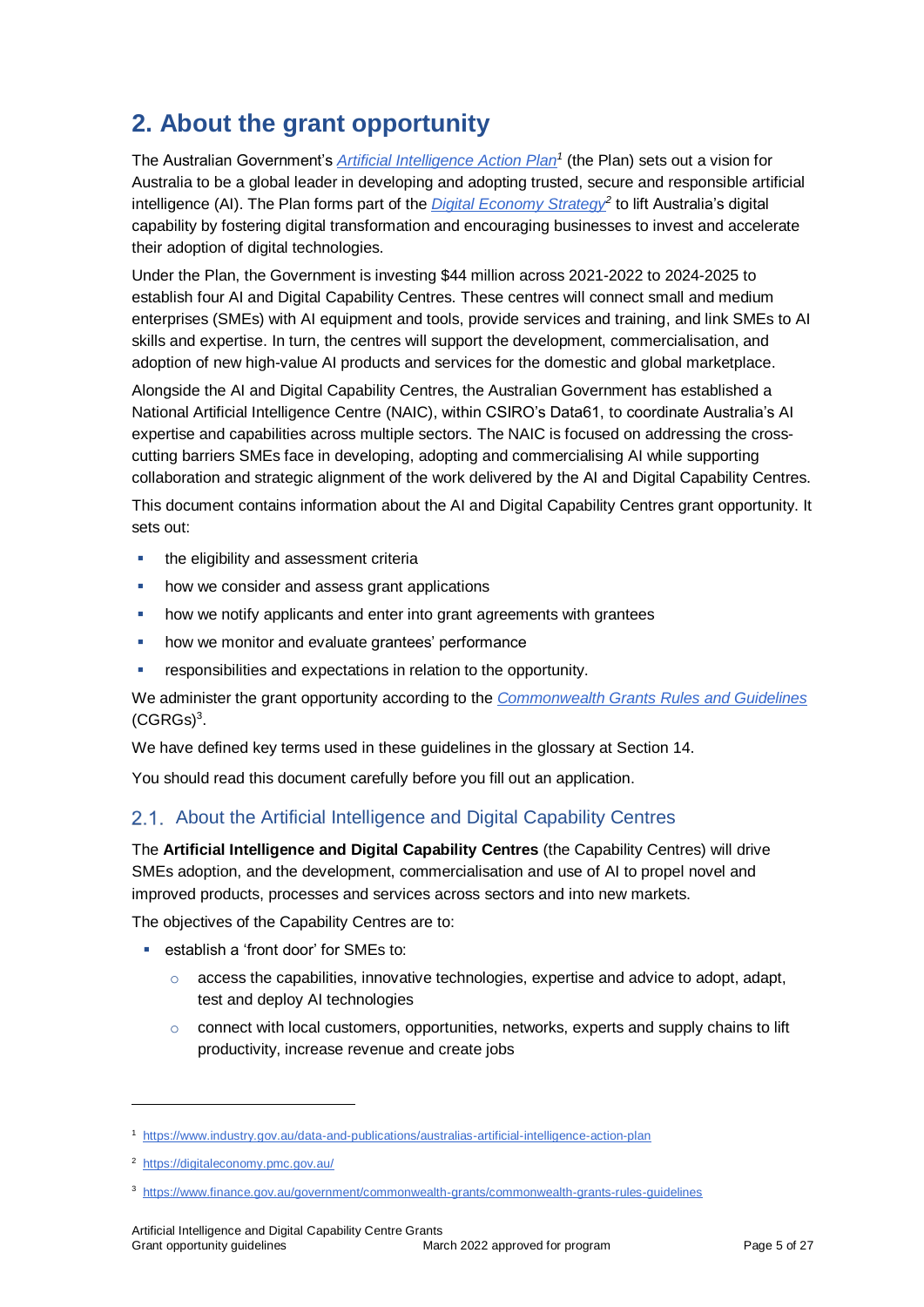- $\circ$  foster collaboration with local business, industry, research organisations, investors and other partners to accelerate development, upskill the workforce and solve industry challenges
- o promote local capabilities and showcase AI in action to drive commercialisation and export of novel and improved products, processes and services.
- coordinate and drive the growth of Australia's AI ecosystem by:
	- $\circ$  collaborating with the NAIC, other AI and Digital Capability Centres and other industry, research, government and community partners to identify, fund and deliver collaborative and cross-cutting projects that address barriers to adoption, development and commercialisation of AI
	- $\circ$  increasing the sharing of knowledge, resources and infrastructure to build national capability, support long-term job creation and a more skilled workforce, and attract investment to Australia's AI ecosystem
	- $\circ$  supporting industries to work together to build AI and digital networks and ecosystems, capitalise on complementary capabilities, overcome the barriers to scale and growth, and access global markets
	- o supporting the growth of Australian SMEs into international markets.
- **I** lift SME capabilities so they can confidently adopt AI solutions by:
	- $\circ$  providing training and guidance on AI, so that SMEs can evaluate the options available and understand implications for their products and services
	- $\circ$  providing expert advisory services on how AI can be used by SMEs to develop, improve or grow a product.

The intended outcomes of the Capability Centres are to:

- reduce the barriers for AI adoption in competitive industries, such as by increasing access to services, training, skills, knowledge and technology or reducing upfront costs and uncertainty
- increase business capability, acumen, knowledge diffusion and expertise to adapt and develop trusted, secure and responsible AI
- support the commercialisation of novel and improved AI products, processes and services into new markets
- **•** promote AI solutions to support engagement, collaboration and diversification into international markets and supply chains
- foster a local ecosystem of AI expertise and capability.

Each Capability Centre is required to nominate a set of focus area(s) in specific applications of AI that support the *National Manufacturing Priorities* and/or the *Digital Growth Priorities* outlined in Appendix A.

This grant opportunity requires joint applications. Applications must include at least one industry partner, and build on an existing technology or manufacturing precincts/hubs or universities or centres of excellence. Applicants will need to provide co-funding of at least 25 per cent of the total project expenditure in a cash contribution.

We expect competitive applications will attract more significant investment and a relevant scope of partners, such as: universities and research organisations; state, territory or local government entities; large technology or sectoral business; and tap into existing innovation, technology and manufacturing hubs, centres and precincts.

Successful applicants will also be required to develop and report against an implementation plan, which includes target metrics.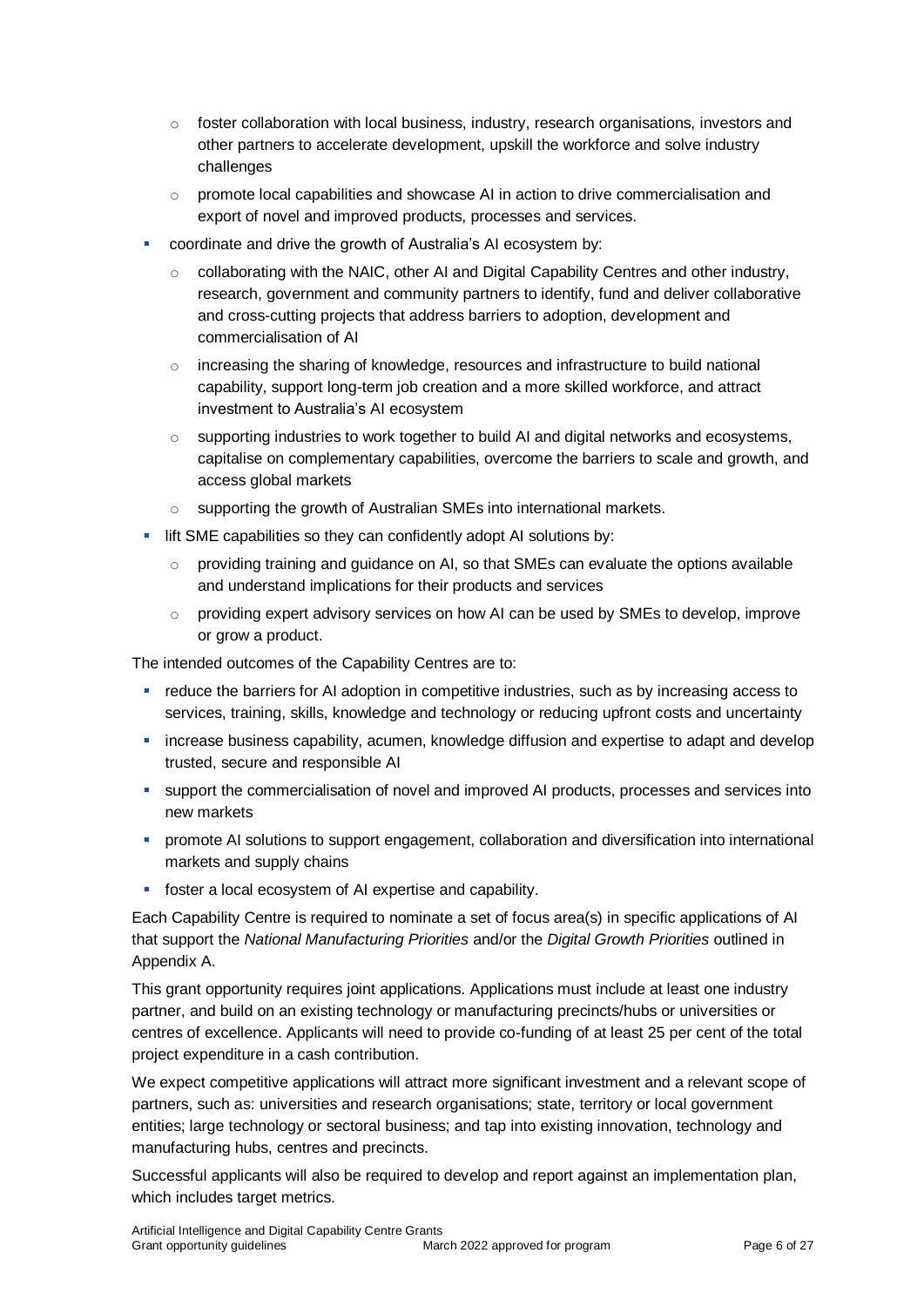# 2.2. Collaborative projects

Under the program, Capability Centres are expected to allocate a minimum of \$1 million (in cash) over the grant's project period to collaborative projects (refer to glossary). A collaborative project is one that is undertaken in collaboration with at least one other organisation. The collaborative projects can be a singular project, or multiple projects. How the Capability Centre chooses to approach this requirement is at their discretion.

The partner collaborative organisation(s) should contribute either funds, in-kind services or expertise to the project. The lead collaborative organisation cannot be a project partner of the Capability Centre (as identified in the grant application). The lead collaborative organisation can be, for example, another Capability Centre, the NAIC, a government body, research body or industry organisation.

One option that will be available to all Capability Centres is to choose to coordinate with the NAIC to deliver the collaborative projects supported by an allocation of \$1 million (in cash) over the grant's project period. This will meet the collaborative projects contribution requirement. Those who select to participate in NAIC projects will be able to join an Operations Committee, chaired by the NAIC, that will support cooperation across the AI ecosystem. This Committee will support delivery of collaborative and cross cutting projects.

Contributions to the NAIC elected to be made by Capability Centres will support their involvement in collaborative projects in a variety of areas that build Australia's overall AI capability and commercialisation, and are in alignment with the intent and objectives of the AI Action Plan. For example, the development of practical tools or products to assist businesses to implement Australia's AI Ethics Framework in practice, or the development and delivery of workshops or events to build business acumen and understanding of AI and its associated opportunities.

Additionally, collaborative projects with the NAIC may be in an area that directly benefits a Capability Centre's focus area. This may allow the Capability Centre to leverage additional funding, expertise and resources from both the NAIC and industry or support the application/adoption of AI across the different focus areas of the Capability Centres.

# **3. Grant amount and grant period**

The Australian Government has announced a total of \$44 million over four years for the program.

### Grants available

The maximum grant amount is \$11 million.

The grant amount will be up to 75 per cent of eligible project expenditure (grant percentage). You are responsible for any eligible project expenditure not covered by the grant.

It is expected that \$1 million of total project funding is allocated to support collaborative projects as outlined in section 2.2.

Your contribution must be cash.

We expect that competitive applications will leverage additional investment, which you can refer to in your response to Section 6. This additional investment may be cash and/or in-kind.

You cannot use funding from other Commonwealth government grants to fund the balance of project expenditure not covered by the grant.

# 3.2. Project period

You must complete the proposed outcomes of this project by 31 March 2025.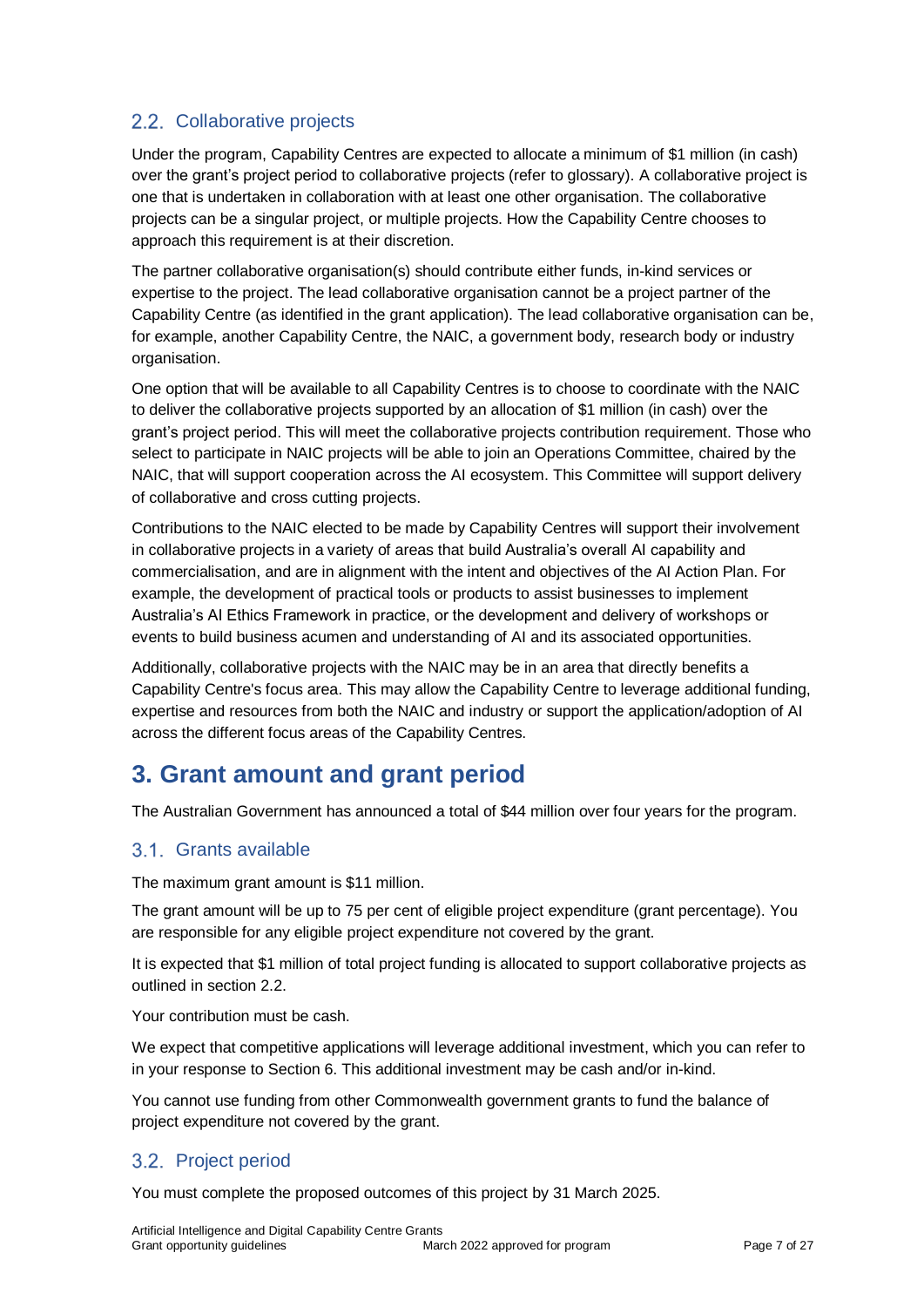# **4. Eligibility criteria**

We cannot consider your application if you do not satisfy all eligibility criteria.

#### <span id="page-7-0"></span>4.1. Who is eligible as a lead applicant?

To be eligible you must:

have an Australian Business Number (ABN)

and be one of the following entities:

- an entity, incorporated in Australia
- a publicly funded research organisation (PFRO) as defined in Sectio[n 14.](#page-24-0)

Your application must be a joint application with a lead organisation who is the main driver of the project and is eligible to apply.

Each joint application must include amongst its project partners and lead organisation at least one Australian industry partner (such as domestic AI or technology firms).

For further information on joint applications, refer to Sectio[n 7.2.](#page-13-0)

# 4.2. Additional eligibility requirements

We can only accept applications:

- where you certify that your project is supported by your board (or chief executive officer or equivalent if there is no board), and that you can complete the project and meet the costs of the project not covered by grant funding
- where you certify that you have or will have relevant intellectual property arrangements in place in order to undertake your project
- **•** where you certify that your activities will support:
	- the creation of AI products or services by SMEs primarily for an overseas or interstate market; or
	- the use of AI or digital capability within SMEs to create or improve products or services primarily for an overseas or interstate market.

We cannot waive the eligibility criteria under any circumstances.

### Who is not eligible?

You are not eligible to apply if you are:

- an organisation included on the National Redress Scheme's website on the list of 'Institutions that have not joined or signified their intent to join the Scheme' [\(www.nationalredress.gov.au\)](http://www.nationalredress.gov.au/).
- an organisation or your project partner is an organisation that has been named by the Workplace Gender Equality Agency as an organisation that has [not complied](https://www.wgea.gov.au/what-we-do/compliance-reporting/non-compliant-list) with Workplace Gender Equality Act (2012)
- **an individual**
- a partnership
- **any organisation not included in Sectio[n 4.1](#page-7-0)**
- a non-corporate Commonwealth entity
- a state, territory or local government department, is not eligible as the lead applicant, but may be a project partner in a joint application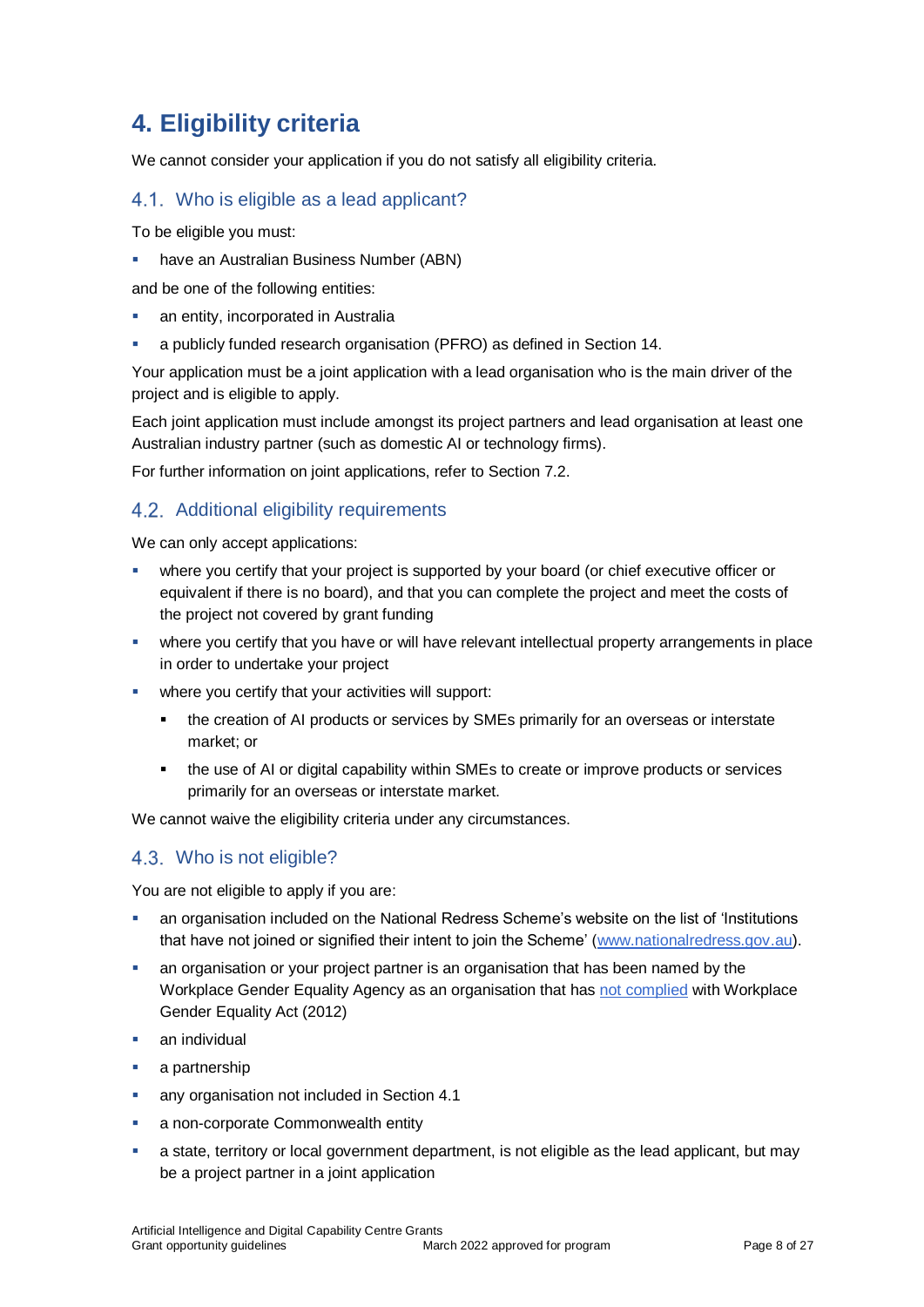the Commonwealth Scientific and Industrial Research Organisation.

If you are ineligible to apply, you can be a partner to a joint application where the lead organisation is eligible to apply.

# **5. What the grant money can be used for**

#### <span id="page-8-0"></span>Eligible activities

To be eligible, your project must:

- establish a Capability Centre in or building on an existing technology or manufacturing precinct/hub or university or centre of excellence
- nominate one or more focus area(s) in specific applications of AI which support the *National Manufacturing Priorities* and/or the *Digital Growth Priorities* outlined in Appendix A.

This must be achieved through:

- **undertaking the necessary planning, preparation and administration activities directly related to** the establishment and running of the Capability Centre
- undertaking activities that support SMEs within your identified focus area(s) to create AI products or services for an overseas or interstate market
- supporting the adoption, adaption or development of AI within SMEs, from your identified focus area(s), to create or improve products or services for an overseas or interstate market (export AI products or services nationally or internationally)
- supporting commercialisation outcomes and attracting investment in Australian AI products and solutions from domestic and international markets
- including a financial allocation in your project budget of at least \$1 million over the grant's project period for collaborative projects (refer to glossary and section 2.2).

Eligible activities may include the following:

#### **Supporting SMEs to commercialise their AI products and services**

- supporting the development of new AI solutions with commercial application to turn research outcomes into high-value products and services for the domestic and global marketplace
- participating in industry-research partnerships that support the translation of AI research and development into commercial or economic outcomes for industry and Australia
- assisting SMEs in international collaboration, accessing global market opportunities and value chains.

#### **Lowering the barriers of entry for AI adoption by providing SMEs with access to AI expertise and technology**

- providing a platform that enables SMEs to test and understand the applicability of AI solutions for their businesses without requiring upfront investment
- working in partnership with the NAIC and other Capability Centres to identify and deliver projects that address major AI adoption, research and development opportunities and challenges, have broad applicability for SMEs and potential positive spill-over effects.

#### **Improving the skills, confidence and capability of SMEs to adopt, adapt and develop AI solutions**

 providing services and training to SMEs, such as AI needs assessment, business readiness workshops and advisory services to support AI adoption and development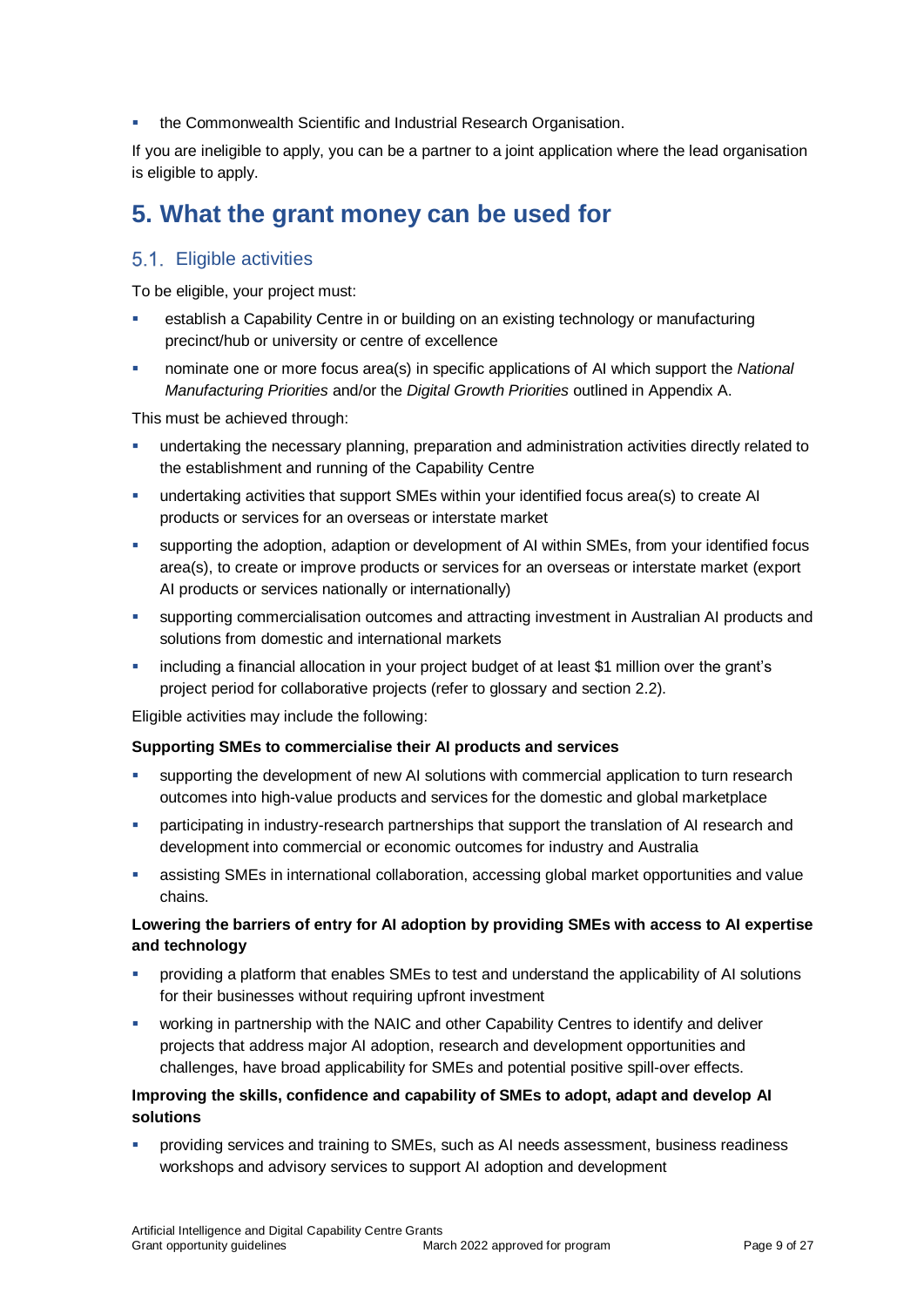- helping SMEs identify their AI needs and connecting them with leading researchers that may be able to assist them to assemble expert teams or design and validate new AI applications
- supporting the growth of Australia's AI ecosystem to support the translation of AI products and services to relevant areas of the economy.

We may also approve other activities.

### <span id="page-9-0"></span>5.2. Eligible expenditure

You can only spend grant funds on eligible expenditure you have incurred on an agreed project as defined in your grant agreement.

Eligible expenditure items are:

- labour costs of employees you directly employ on the core elements of the project. We consider a person an employee when you pay a regular salary or wage, out of which you make regular tax instalment deductions
	- The maximum salary for an employee, director or shareholder, including packaged components that you can claim through the grant is \$175,000 per financial year.
	- **For periods of the project that do not make a full financial year, you must reduce the** maximum salary amount you claim proportionally.
- up to 30 per cent labour on costs to cover employer paid superannuation, payroll tax, workers compensation insurance, and overheads such as office rent and the provision of computers for staff directly working on the project
- contract expenditure covering the cost of eligible project activities that are contracted to others. All contractors must have a written contract prior to starting any project work. Invoices from contractors must contain a detailed description and breakdown of the work including hours and hourly rates
- domestic and overseas travel limited to the reasonable cost of accommodation and transportation where the travel is material to the conduct of agreed project activities in Australia
	- Eligible air transportation is limited to the economy class fare for each sector travelled; where non-economy class air transport is used only the equivalent of an economy fare for that sector is eligible expenditure. Where non-economy class air transport is used, the grantee will require evidence showing what an economy air fare costs at the time of travel.
- workshop and conference costs, including sponsorships, where these directly support the activities, knowledge transfer and capability development
- staff training that directly supports the achievement of project outcomes
- capital items you purchase to undertake your project
- the cost of an independent audit of project expenditure (where we request one) up to a maximum of 1 per cent of total eligible project expenditure
- other eligible expenditure as approved by the program delegate.

We may update the guidance on eligible and ineligible expenditure from time to time. If your application is successful, the version in place when you submitted your application applies to your project.

If your application is successful, we may ask you to verify project costs that you provided in your application. You may need to provide evidence such as quotes for major costs.

Not all expenditure on your project may be eligible for grant funding. The Program Delegate (who is an AusIndustry manager within the department with responsibility for the program) makes the final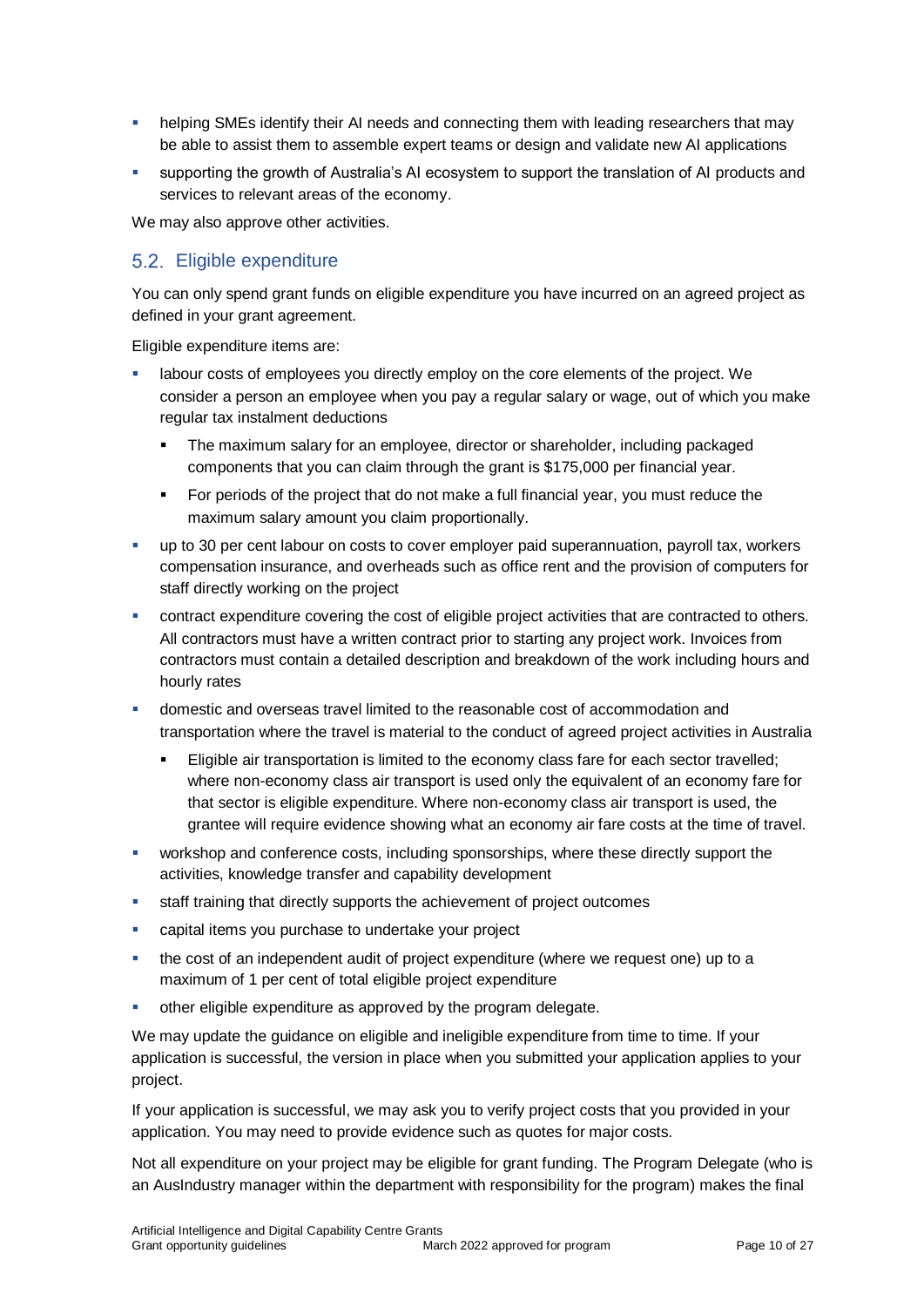decision on what is eligible expenditure and may give additional guidance on eligible expenditure if required.

To be eligible, expenditure must:

- be a direct cost of the project
- be incurred by you for required project audit activities.

You must incur the project expenditure between the project start and end date for it to be eligible unless stated otherwise.

You may elect to commence your project from the date we notify you that your application is successful. We are not responsible for any expenditure you incur until a grant agreement is executed. The Commonwealth will not be liable, and should not be held out as being liable, for any activities undertaken before the grant agreement is executed.

#### What you cannot use the grant for

Expenditure items that are not eligible are:

- research activities that are not primarily to support SMEs to commercialise their AI products and services, or lower the barriers of AI adoption
- activities that duplicate collaboration and research activities already planned or in development
- expenses associated with business as usual activities not related to the objectives and outcomes of this grant
- routine operating expenses not accounted as labour on-costs including communications, accommodation, office computing facilities, printing and stationery, postage, legal and accounting fees and bank charges
- costs associated with activities acquitted through other means such as recipient contributions and other contributions received
- non-project related staff training and development costs
- financing costs, including debt financing and interest
- capital expenditure not directly related to your project
- **EXECT** insurance costs (participants must effect and maintain adequate insurance or similar coverage for any liability arising as a result of its participation in funded activities)
- costs incurred in the preparation of a grant application or related documentation.
- travel or overseas costs that exceed 10% of total project costs except where otherwise approved by the Program Delegate.

# **6. The assessment criteria**

You must address all assessment criteria in your application. We will assess your application based on the weighting given to each criterion.

The application form asks questions that relate to the assessment criteria below. The amount of detail and supporting evidence you provide in your application should be relative to the project size, complexity and grant amount requested. You should provide evidence to support your answers. The application form displays size limits for answers.

We will only consider funding applications that score at least 50% per cent against each assessment criterion, as these represent best value for money.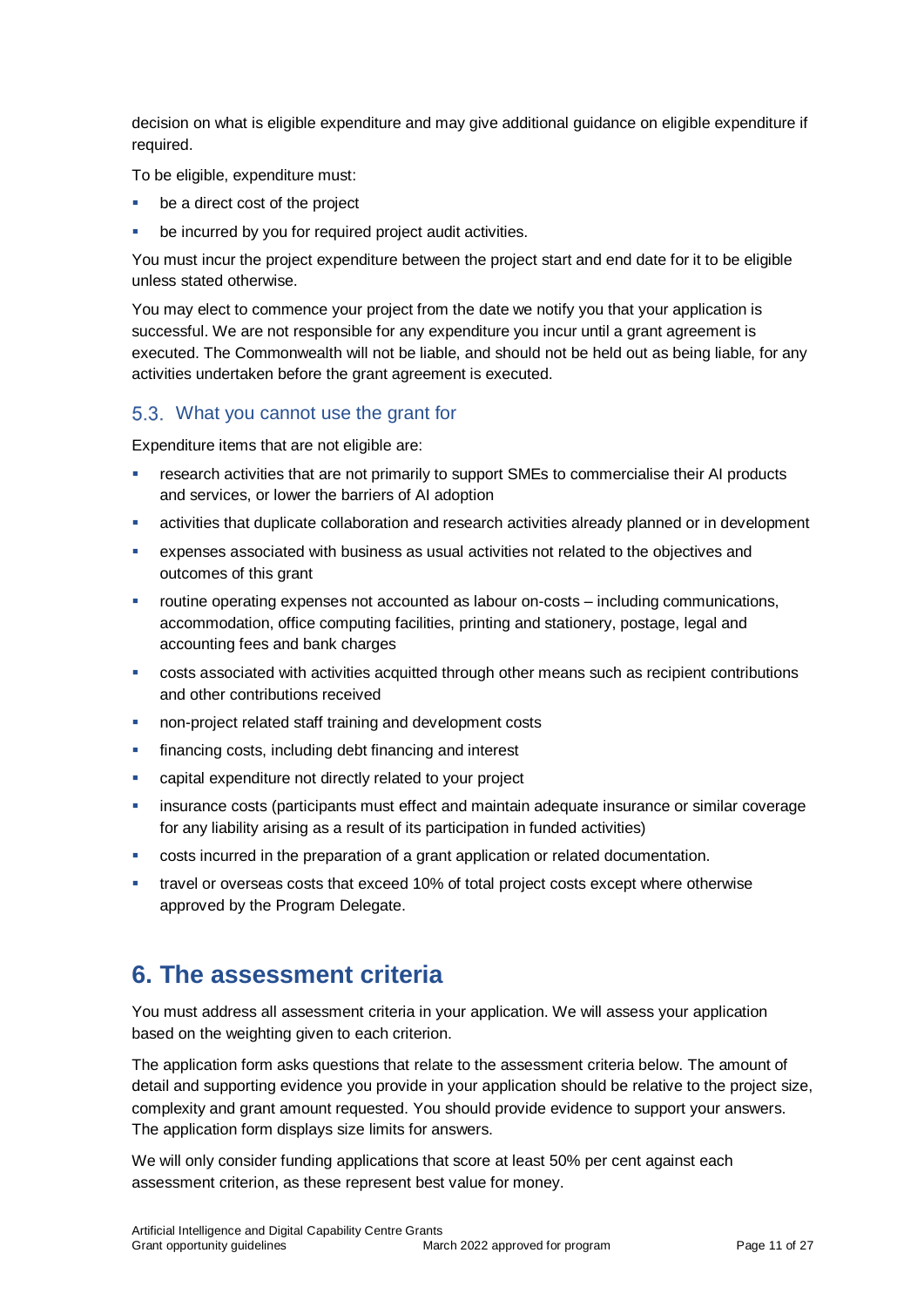### 6.1. Assessment criterion 1

#### **How your proposed Capability Centre will support SMEs to commercialise their AI products and services (30 points).**

You should demonstrate this by identifying:

- a. how you will support Australian AI solutions and products to be commercialised and exported across Australian markets and/or markets in other countries
- b. how you will attract private sector investment in AI technologies.

#### 6.2. Assessment criterion 2

#### **How your proposed Capability Centre will lower the barriers of entry for AI adoption by providing SMEs with access to AI expertise and technology (20 points).**

You should demonstrate this by identifying:

- a. the focus area(s) from the National Manufacturing Priorities and/or the *Digital Growth Priorities* (Appendix A) that your Capability Centre will deliver in and the market need for your proposed Capability Centre
- b. how your proposed Capability Centre will help SMEs to adopt AI by providing access to innovative technology, experts and advice
- c. how you will reduce barriers to AI adoption that have previously been reported by SMEs.

#### 6.3. Assessment criterion 3

#### **How your proposed Capability Centre will improve the skills, confidence and capability of SMEs to adopt, adapt and develop AI solutions (20 points).**

You should demonstrate this by describing:

- a. how your Capability Centre will increase the capability of SMEs to confidently engage with and adopt, develop and adapt responsible AI
- b. the services your Capability Centre will provide to SMEs to equip them with the skills and knowledge to work with AI and digital technologies
- c. how your capability centre will build on an existing technology or manufacturing hub/precinct, university or centre of excellence

### 6.4. Assessment criterion 4

#### **Capacity, capability and resources to deliver the project (20 points).**

You should demonstrate this by identifying:

- a. your team's knowledge, skills and access to resources to effectively manage your project, including your access to personnel with relevant skills and experience
- b. your access, or future access, to any infrastructure, capital equipment, technology and intellectual property
- c. your ability to attract additional private sector investment to your Capability Centre
- d. the ability of your Capability Centre to have broad reach and impact in supporting SMEs to adopt, adapt and develop AI solutions within your focus area(s)
- e. information on the project partners and their contribution to the outcomes of the centres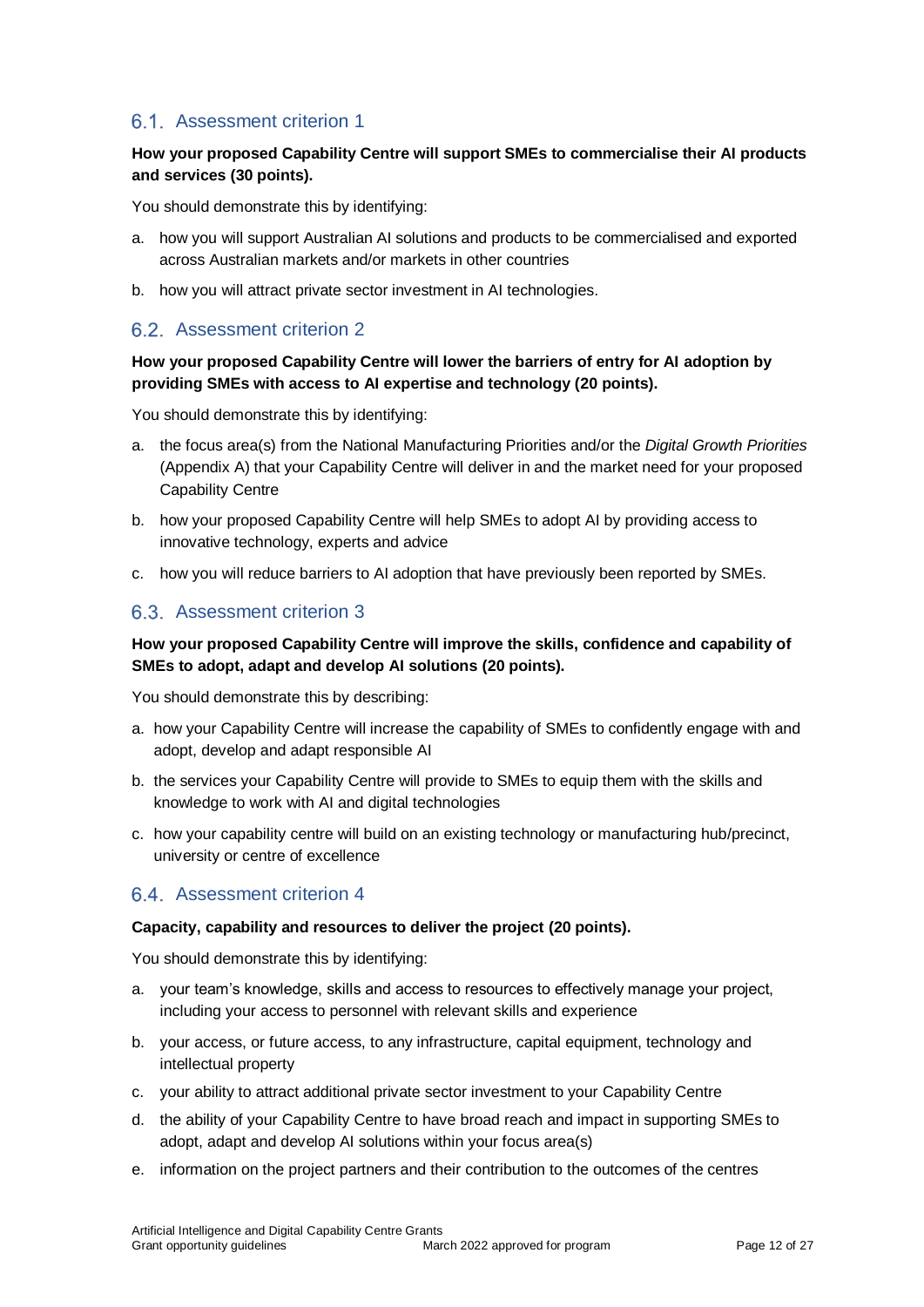Each joint application must include amongst its project partners and lead organisation at least one Australian industry partner (such as domestic AI firms).

You may also wish to consider including:

- an Australian research partner (such as universities, research centres)
- a multi-national technology firm
- a large sector-specific firm
- a state and territory agency or body.
- f. your project plan, including your plan to:
	- manage the project including scope, implementation methodology, market analysis and timeframes
	- mitigate delivery risks (including national and cyber security risks) and secure any required regulatory approvals
	- meet the national security requirements and mitigate any national and cyber security risks including risks relating to the unwanted transfer of sensitive knowledge technology
	- **secure required regulatory or other approvals**
- g. information on how you intend to meet the collaborative project requirements
- h. your engagement plan, including your plan to work and engage with the NAIC, other Capability Centres, industry, research organisations, international and other stakeholders
- i. how you will measure the success of your project.

You must attach a project plan, engagement plan and a detailed project budget with your application. Successful applicants are expected to develop and report against an implementation plan, which includes performance metrics.

#### Assessment criterion 5

#### **Impact of grant funding (10 points).**

You should demonstrate this by describing:

- a. any additional investment your project will leverage (cash or in-kind)
- b. how the grant will impact your project scope including the likelihood your project would not proceed without the grant
- c. the extent that your project complements, builds on and does not duplicate existing or planned research and engagement activities
- d. how your Capability Centre will support the AI ecosystem of expertise and capability by working with non-project partners on collaborative projects.

# **7. How to apply**

Before applying you should read and understand these guidelines, the sample [application form](https://business.gov.au/grants-and-programs/ai-digital-capability-centres#key-documents) and the sampl[e grant agreement](https://business.gov.au/grants-and-programs/ai-digital-capability-centres#key-documents) published on business.gov.au and GrantConnect.

To apply, you must:

- complete the online [application form](http://www.business.gov.au/INSERT%20URL) via business.gov.au
- provide all the information requested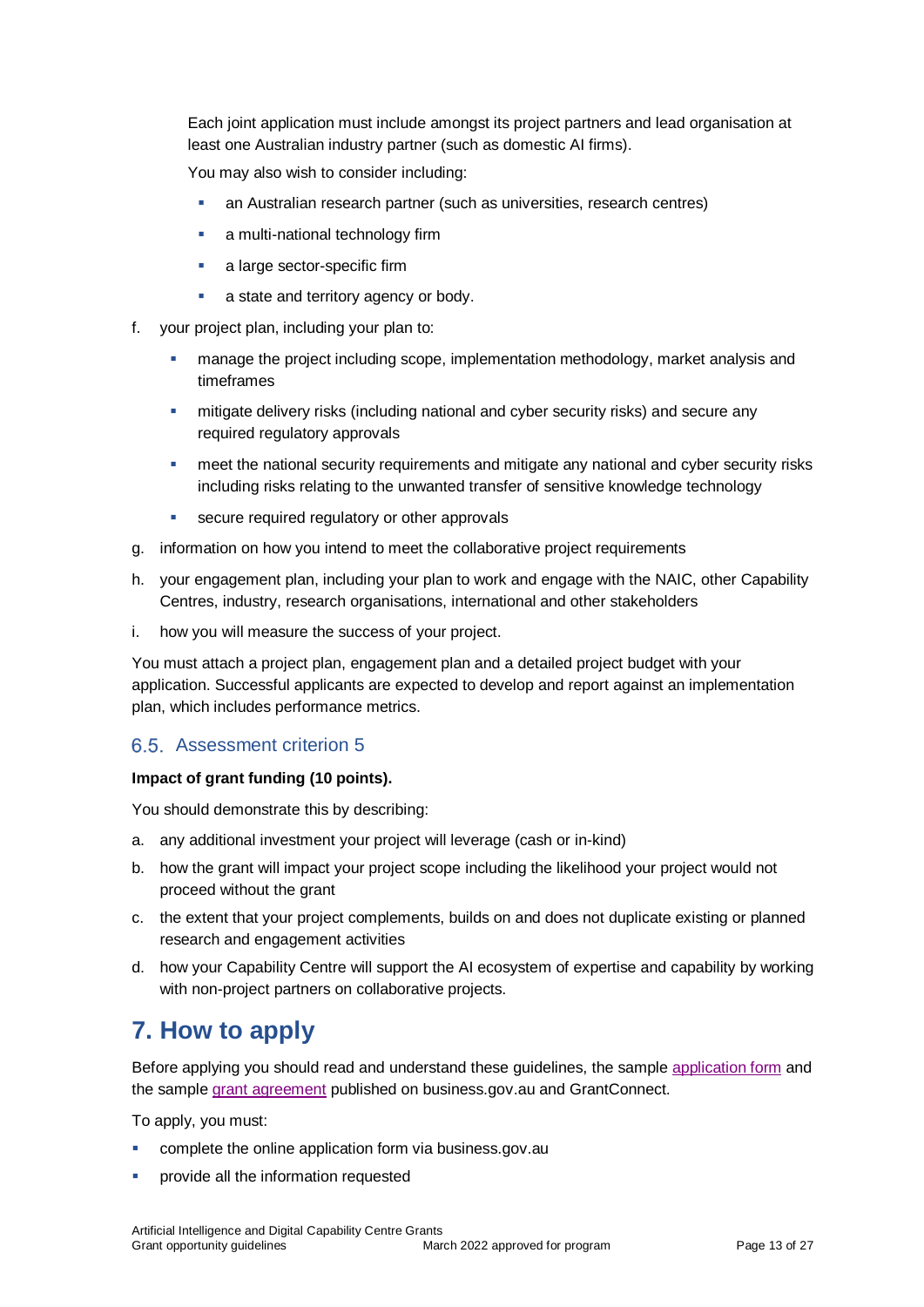- **address all eligibility and assessment criteria**
- **include all necessary attachments**
- list any application restrictions specific to the program.

You should retain a copy of your application for your own records.

You are responsible for making sure your application is complete and accurate. Giving false or misleading information is a serious offence under the *Criminal Code Act 1995* (Cth). If we consider that you have provided false or misleading information we may not progress your application. If you find an error in your application after submitting it, you should call us immediately on 13 28 46.

If we find an error or information that is missing, we may ask for clarification or additional information from you that will not change the nature of your application. However, we can refuse to accept any additional information from you that would change your submission after the application closing time.

If you need further guidance around the application process, or if you are unable to submit an application online, [contact us](https://www.business.gov.au/contact-us) at business.gov.au or by calling 13 28 46.

# 7.1. Attachments to the application

You must provide the following documents with your application:

- project plan, including key performance indicators
- engagement plan
- detailed project budget

You must attach supporting documentation to the application form in line with the instructions provided within the form. You should only attach requested documents. We will not consider information in attachments that we do not request.

### <span id="page-13-0"></span>7.2. Joint applications

Your application must be a joint application with a lead organisation who is the main driver of the project and is eligible to apply.

Each joint application must include amongst its project partners and lead organisation at least

one Australian industry partner (such as domestic AI firms).

You may also wish to consider including:

- an Australian research partner (such as universities, research centres)
- **a** multi-national technology firm
- **a** large sector-specific firm
- **a** state and territory agency or body.

Only the lead organisation can submit the application form and enter into the grant agreement with the Commonwealth. The application must identify all other members of the proposed group and include a letter of support on the template provided from each of the project partners. Each letter of support should include:

- **details of the project partner**
- an overview of how the project partner will work with the lead organisation and any other project partners in the group to successfully complete the project
- an outline of the relevant experience and/or expertise the project partner will bring to the group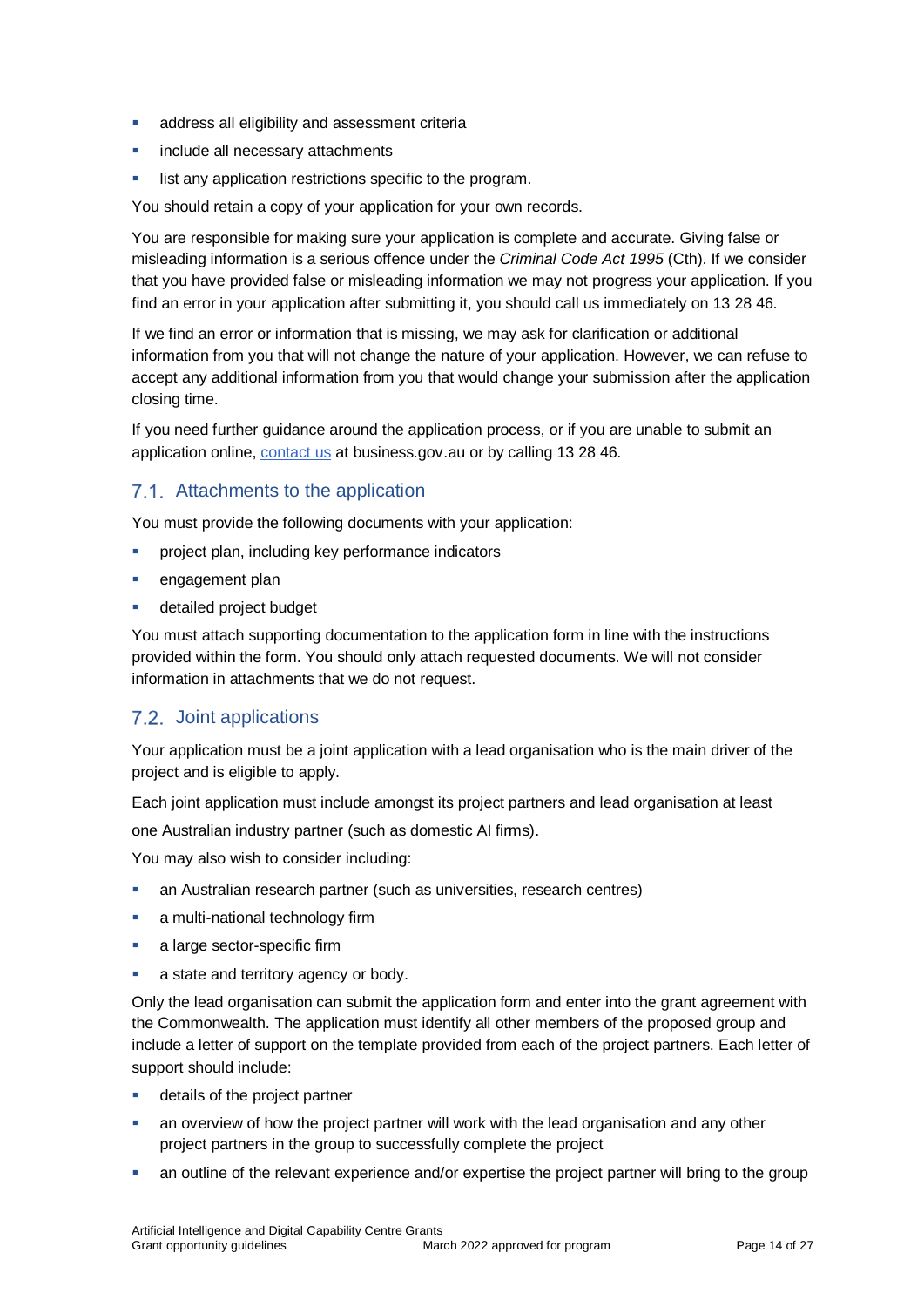- the roles/responsibilities the project partner will undertake, and the resources it will contribute (if any)
- details of a nominated management level contact officer.

You must have a formal arrangement in place with all parties prior to execution of the grant agreement.

# 7.3. Timing of grant opportunity

You can only submit an application between the published opening and closing dates. We cannot accept late applications.

If you are successful, we expect you will be able to commence your project around July 2022.

Table 1: Expected timing for this grant opportunity

| Activity                                   | <b>Timeframe</b> |
|--------------------------------------------|------------------|
| Assessment of applications                 | 4 weeks          |
| Approval of outcomes of selection process  | 4 weeks          |
| Negotiations and award of grant agreements | 4 weeks          |
| Notification to unsuccessful applicants    | 2 weeks          |
| Earliest start date of project             | <b>July 2022</b> |
| End date of grant commitment               | 31 March 2025    |

# **8. The grant selection process**

We first review your application against the eligibility criteria. If eligible, we will then assess it against the assessment criteria. Only eligible applications will proceed to the assessment stage.

We consider your application on its merits, based on:

- how well it meets the criteria
- how it compares to other applications
- whether it provides value with relevant money.

When assessing whether the application represents value with relevant money, we will have regard to:

- **the overall objectives of the grant opportunity**
- the evidence provided to demonstrate how your project contributes to meeting those objectives
- the relative value of the grant sought
- any national interest, financial, legal/regulatory, governance or other issue or risk that we identify during any due diligence process that we conduct in respect of the applicant and all project partners. This includes its directors, officers, senior managers, key personnel, its related bodies corporate (as defined in the *Corporations Act*) or its application that could bring the Australian Government into disrepute if it were to fund the applicant. Such issues and risks include where we consider that funding the application under this grant opportunity is likely to directly conflict with Australian Government policy. Where possible<sup>4</sup>, we will provide the

l

<sup>4</sup> Subject to national security and other considerations.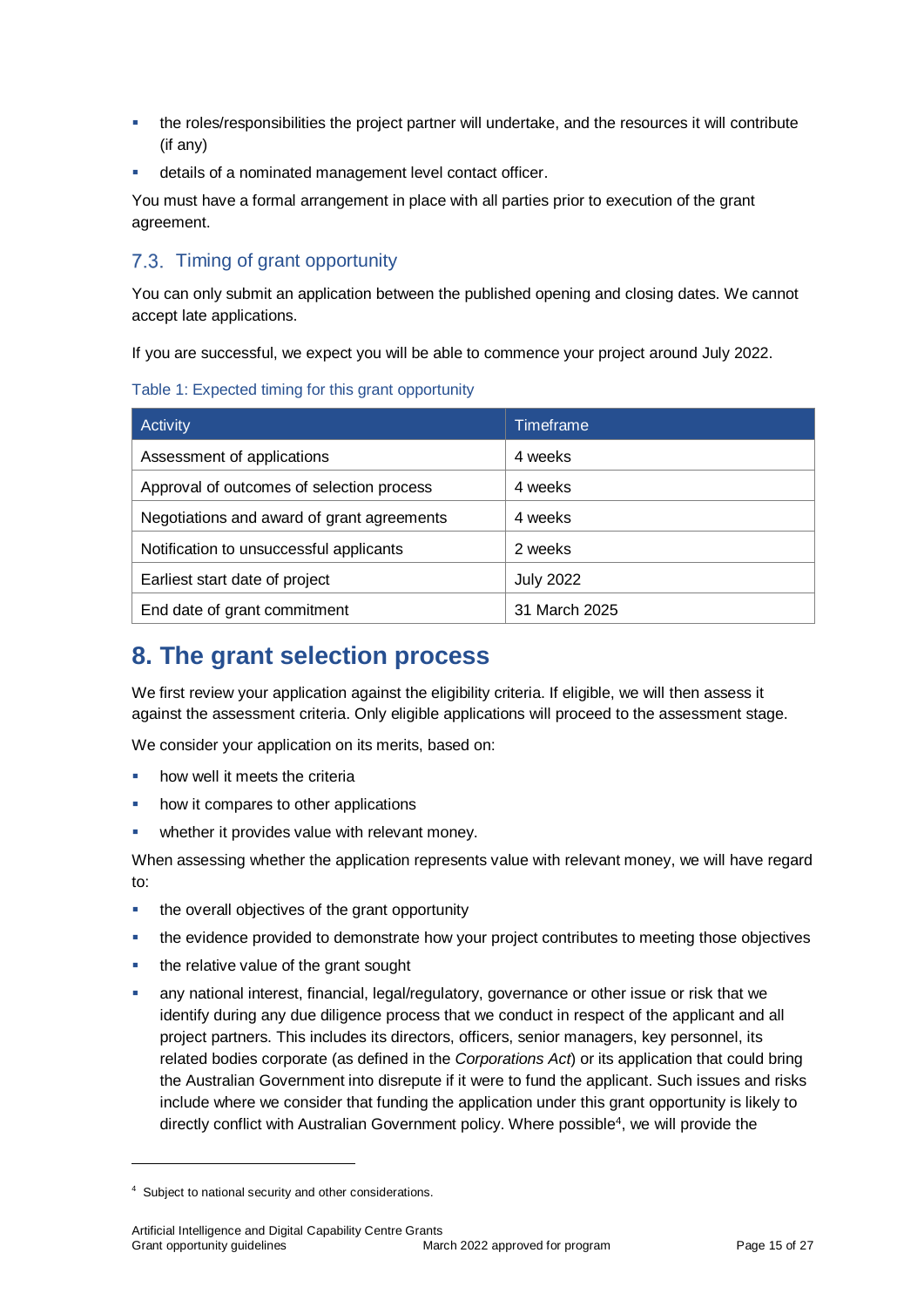applicant with an opportunity to comment on any material risks identified during this due diligence process prior to our determining the extent (if any) to which those issues or risks affect our assessment of the application and, if so, whether they are sufficient to warrant the exclusion of the application from the assessment process.

We will establish a Committee including technical experts and industry to assess applications and make recommendations to the Minister. The Committee will assess your application against the assessment criteria and compare it to other eligible applications before advising which projects to fund.

We may seek advice from government departments to inform the Committees deliberations.

The geographic distribution of the Capability Centres and the extent to which they and the NAIC fit together as a strategic and complementary group, including the identified focus areas, will also be a consideration in advice provided to the decision maker.

The Committee may seek additional information about you or your application. They may do this from within the Commonwealth, even if you do not nominate the sources as referees. The Committee may also consider information about you or your application that is available as a result of the Due Diligence process or through the normal course of business.

If the selection process identifies unintentional errors in your application, we may contact you to correct or clarify the errors, but you cannot make any material alteration or addition.

# 8.1. Who will approve grants?

The Minister decides which grants to approve taking into account the advice of the Committee and the availability of grant funds.

The Minister's decision is final in all matters, including:

- $\blacksquare$  the grant approval
- the grant funding to be awarded
- any conditions attached to the offer of grant funding.

We cannot review decisions about the merits of your application.

The Minister will not approve funding if there is insufficient program funds available across relevant financial years for the program.

# **9. Notification of application outcomes**

We will advise you of the outcome of your application in writing. If you are successful, we will advise you of any specific conditions attached to the grant.

# **10. Successful grant applications**

#### 10.1. Grant agreement

You must enter into a legally binding grant agreement with the Commonwealth. The grant agreement has general terms and conditions that cannot be changed. A sample [grant agreement](https://business.gov.au/grants-and-programs/ai-digital-capability-centres#key-documents) is available on business.gov.au and GrantConnect.

We must execute a grant agreement with you before we can make any payments. Execute means both you and the Commonwealth have signed the agreement. We are not responsible for any expenditure you incur until a grant agreement is executed.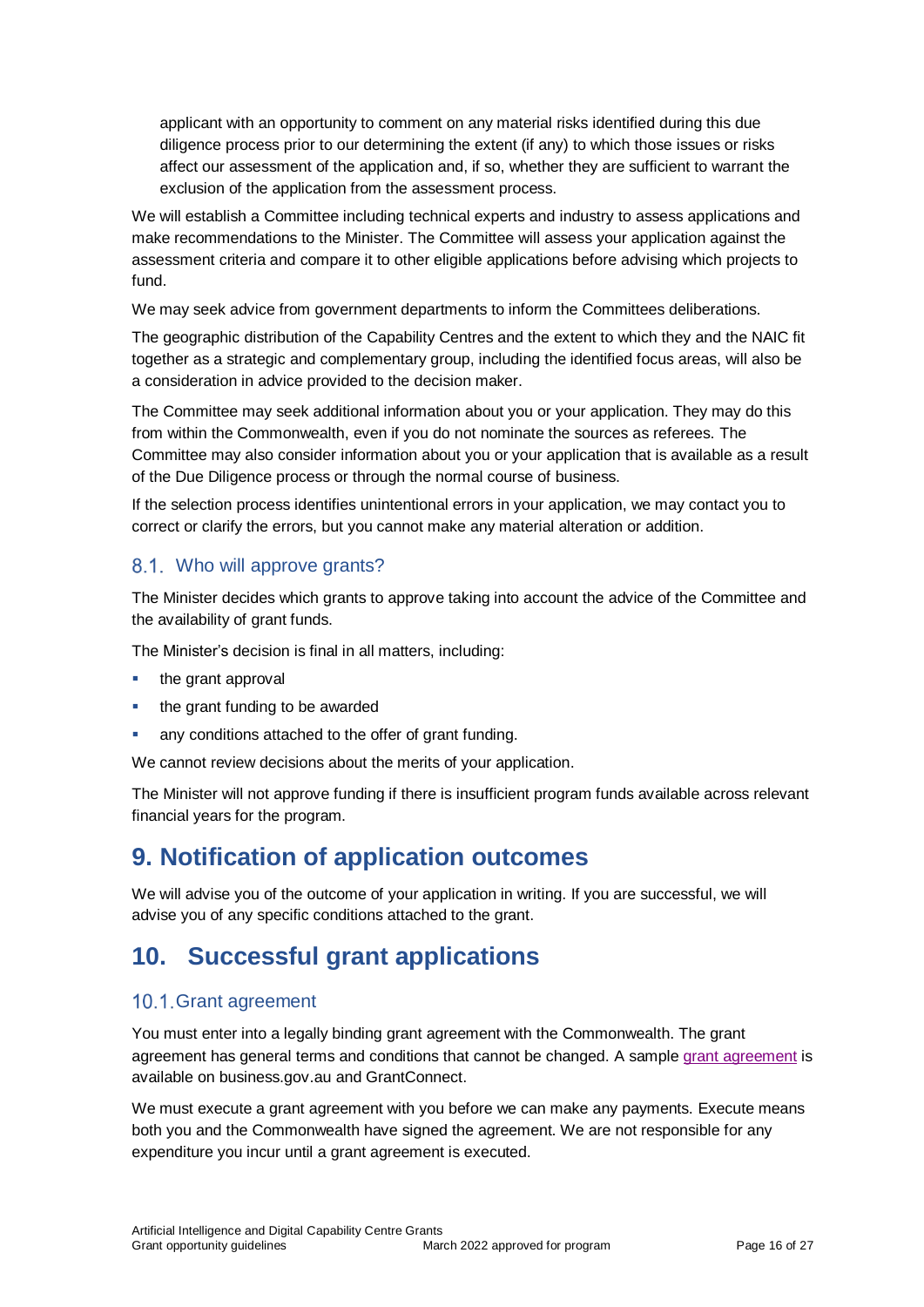The approval of your grant may have specific conditions determined by the assessment process or other considerations made by the Minister. We will identify these in the offer of grant funding.

The Commonwealth may recover grant funds if there is a breach of the grant agreement.

#### 10.2. Standard grant agreement

We will use a standard grant agreement for medium or larger projects where we consider your project to be more complex.

You will have 30 days from the date of a written offer to execute this grant agreement with the Commonwealth. During this time, we will work with you to finalise details.

The offer may lapse if both parties do not sign the grant agreement within this time. Under certain circumstances, we may extend this period. We base the approval of your grant on the information you provide in your application. We will review any required changes to these details to ensure they do not impact the project as approved by the Minister.

#### 10.3. Project specific legislation, policies and industry standards

You must comply with all relevant laws, regulations and Australian Government sanctions in undertaking your project. You must also comply with the specific legislation/policies/industry standards that follow. It is a condition of the grant funding that you meet these requirements. We will include these requirements in your grant agreement.

In particular, you will be required to comply with:

- State or territory legislation in relation to working with children
- *[Australian Code for the Responsible Conduct of Research 2018](https://www.nhmrc.gov.au/about-us/publications/australian-code-responsible-conduct-research-2018)*<sup>5</sup>
- *[National Statement of Ethical Conduct in Human Research \(2007\) -](https://www.nhmrc.gov.au/about-us/publications/national-statement-ethical-conduct-human-research-2007-updated-2018) Updated 2018*<sup>6</sup>
- **[Australia's Artificial Intelligence](https://www.industry.gov.au/data-and-publications/australias-artificial-intelligence-ethics-framework/australias-ai-ethics-principles) Ethics Principles<sup>7</sup>**
- **Australian Privacy Principles**
- *[National Security Legislation Amendment \(Espionage and Foreign Interference\) Act 2018](https://www.legislation.gov.au/Series/C2018A00067)*
- The *Foreign Influence Transparency Scheme* if individuals or entities involved in the project are undertaking certain activities on behalf of a foreign principal.
- *The Foreign Investment Reform (Protecting Australia's National Security) Act 2020 (Cth)*

#### 10.4. How we pay the grant

l

The grant agreement will state the:

- maximum grant amount we will pay
- proportion of eligible expenditure covered by the grant (grant percentage).

<sup>5</sup> [https://www.nhmrc.gov.au/about-us/publications/australian-code-responsible-conduct-research-](https://www.nhmrc.gov.au/about-us/publications/australian-code-responsible-conduct-research-2018)[2018h](https://www.nhmrc.gov.au/about-us/publications/australian-code-responsible-conduct-research-2018)ttps://www.nhmrc.gov.au/about-us/publications/australian-code-responsible-conduct-research-2018

<sup>6</sup> <https://www.nhmrc.gov.au/about-us/publications/national-statement-ethical-conduct-human-research-2007-updated-2018>

<sup>7</sup> [https://www.industry.gov.au/data-and-publications/australias-artificial-intelligence-ethics-framework/australias-ai-ethics](https://www.industry.gov.au/data-and-publications/australias-artificial-intelligence-ethics-framework/australias-ai-ethics-principles)[principles](https://www.industry.gov.au/data-and-publications/australias-artificial-intelligence-ethics-framework/australias-ai-ethics-principles)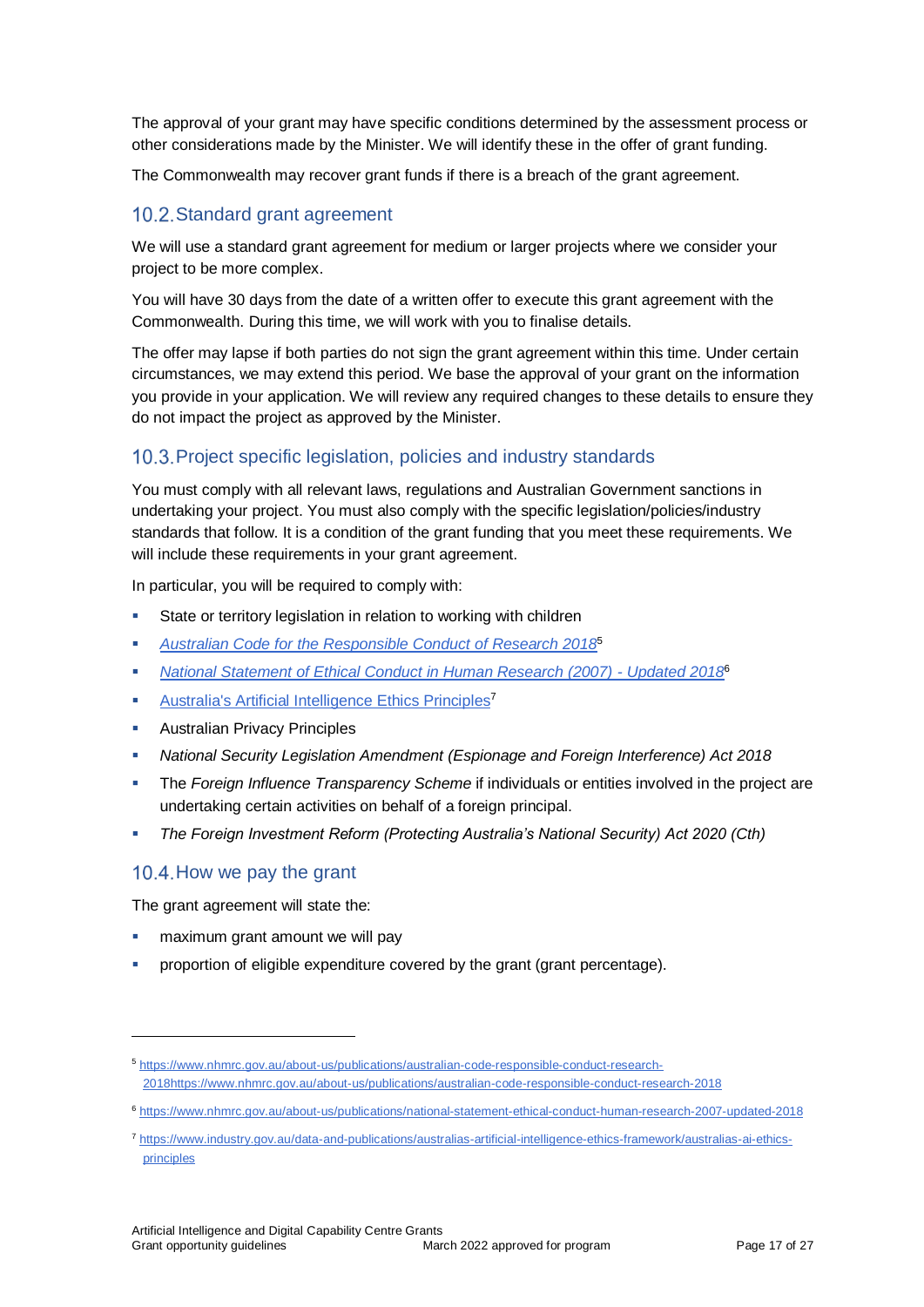We will make payments according to an agreed schedule set out in the grant agreement. Payments are subject to satisfactory progress on the project.

# 10.5. Tax obligations

If you are registered for the Goods and Services Tax (GST), where applicable we will add GST to your grant payment and provide you with a recipient created tax invoice. You are required to notify us if your GST registration status changes during the project period. GST does not apply to grant payments to government related entities<sup>8</sup>.

Grants are assessable income for taxation purposes, unless exempted by a taxation law. We recommend you seek independent professional advice on your taxation obligations or seek assistance from the [Australian Taxation Office.](https://www.ato.gov.au/) We do not provide advice on tax.

# **11. Announcement of grants**

We will publish non-sensitive details of successful projects on GrantConnect. We are required to do this by the *[Commonwealth Grants Rules and Guidelines](https://www.finance.gov.au/government/commonwealth-grants/commonwealth-grants-rules-guidelines)* unless otherwise prohibited by law. We may also publish this information on business.gov.au. This information may include:

- name of your organisation
- title of the project
- description of the project and its aims
- amount of grant funding awarded
- Australian Business Number
- business location
- **vour organisation's industry sector**
- **project partners**
- **•** project location.

# **12. How we monitor your grant activity**

### 12.1. Keeping us informed

You should let us know if anything is likely to affect your project or organisation.

We need to know of any key changes to your organisation or its business activities, particularly if they affect your ability to complete your project, carry on business and pay debts due.

You must also inform us of any changes to your:

name

l

- addresses
- nominated contact details
- bank account details.

If you become aware of a breach of terms and conditions under the grant agreement you must contact us immediately.

<sup>&</sup>lt;sup>8</sup> See Australian Taxation Office ruling GSTR 2012/2 available at ato.gov.au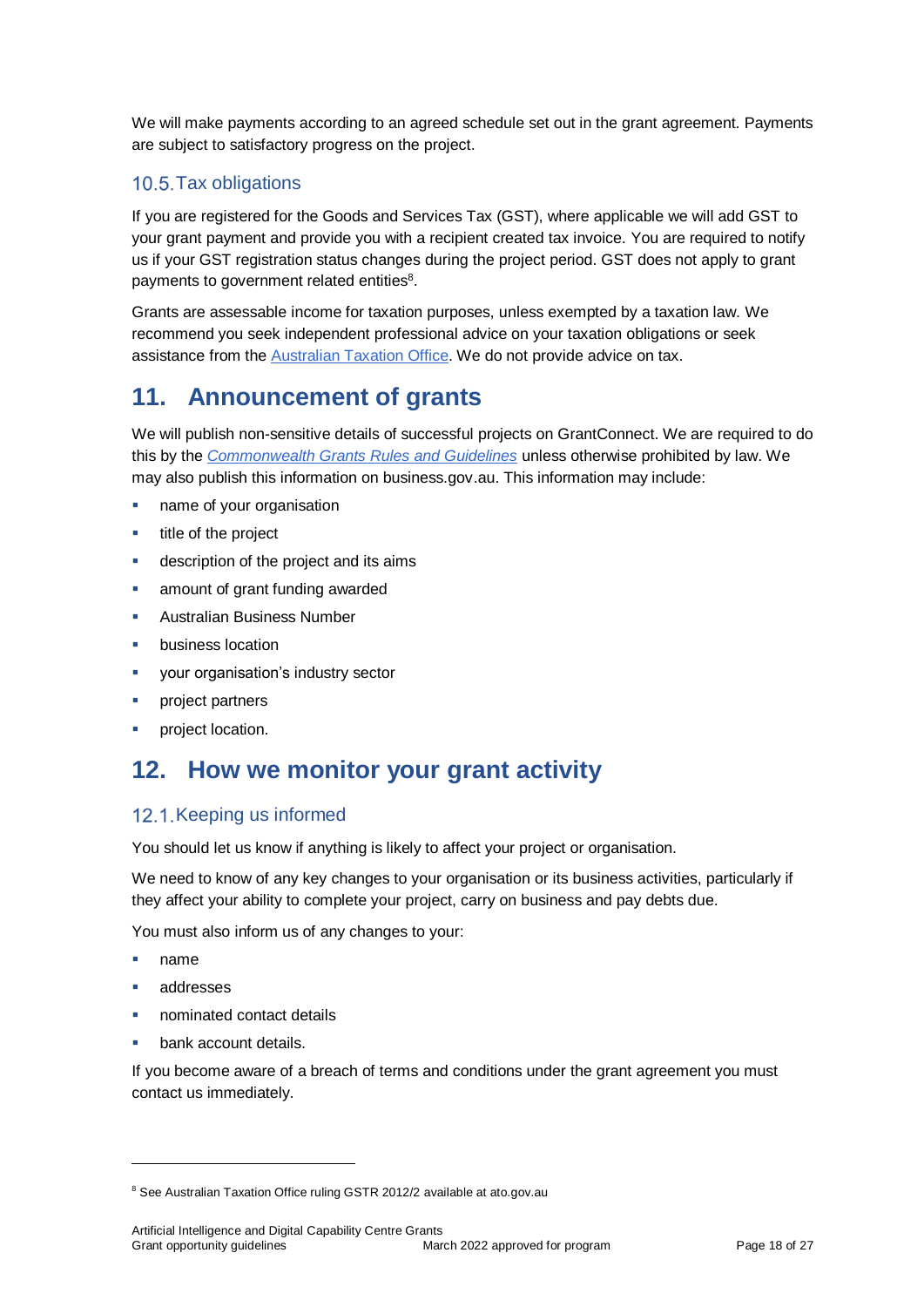You must notify us of events relating to your project and provide an opportunity for the Minister or their representative to attend.

# 12.2. Reporting

You must submit reports in line with the [grant agreement.](file://///prod.protected.ind/User/user03/LLau2/insert%20link%20here) We will provide the requirements for these reports as appendices in the grant agreement. We will remind you of your reporting obligations before a report is due. We will expect you to report on:

- progress against agreed project milestones
- **PEDFECT** project expenditure, including expenditure of grant funds
- contributions of participants directly related to the project.

The amount of detail you provide in your reports should be relative to the project size, complexity and grant amount.

We will monitor the progress of your project by assessing reports you submit and may conduct site visits to confirm details of your reports if necessary. Occasionally we may need to re-examine claims, seek further information or request an independent audit of claims and payments.

#### 12.2.1. Progress reports

Progress reports must:

- include details of your progress towards completion of agreed project activities
- show the total eligible expenditure incurred to date
- be submitted by the report due date (you can submit reports ahead of time if you have completed relevant project activities).

We will only make grant payments when we receive satisfactory progress reports.

You must discuss any project or milestone reporting delays with us as soon as you become aware of them.

#### 12.2.2. End of project report

When you complete the project, you must submit an end of project report.

End of project reports must:

- **EXEDENT** include the agreed evidence as specified in the grant agreement
- identify the total eligible expenditure incurred for the project
- include a declaration that the grant money was spent in accordance with the grant agreement and to report on any underspends of the grant money
- **be submitted by the report due date.**

#### 12.2.3. Ad-hoc reports

We may ask you for ad-hoc reports on your project. This may be to provide an update on progress, or any significant delays or difficulties in completing the project.

### 12.3. Independent audits

We may ask you to provide an independent audit report. An audit report will verify that you spent the grant in accordance with the grant agreement. The audit report requires you to prepare a statement of grant income and expenditure. The report template is available on business.gov.au and GrantConnect.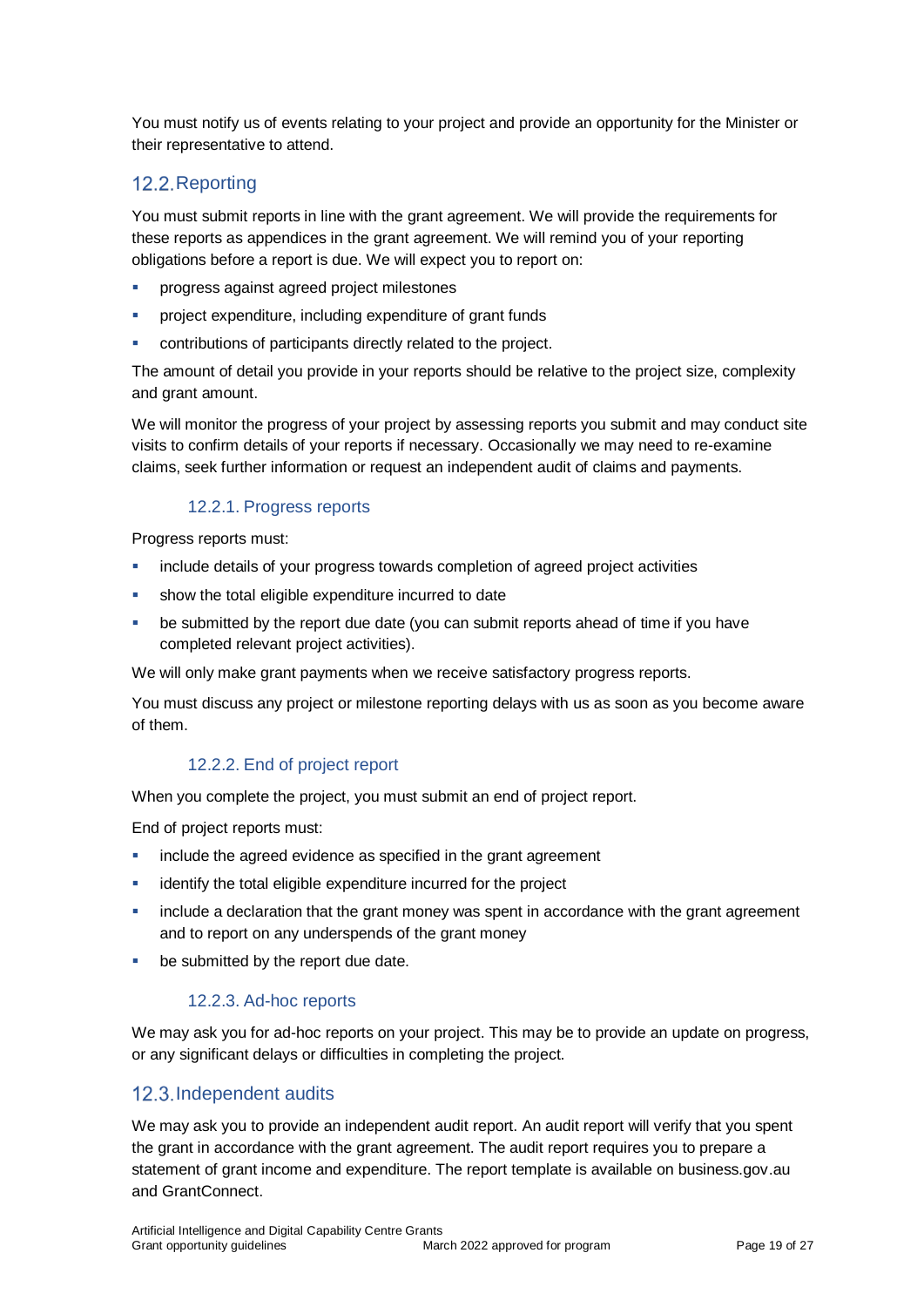# 12.4. Compliance visits

We may visit you during the project period, or at the completion of your project to review your compliance with the grant agreement. We may also inspect the records you are required to keep under the grant agreement. For large or complex projects, we may visit you after you finish your project. We will provide you with reasonable notice of any compliance visit.

# 12.5. Grant agreement variations

We recognise that unexpected events may affect project progress. In these circumstances, you can request a variation to your grant agreement, including:

- changing project milestones
- extending the timeframe for completing the project but within the maximum period
- changing project activities

The program does not allow for:

• an increase of grant funds

If you want to propose changes to the grant agreement, you must put them in writing before the project end date. We can provide you with a variation request template.

If a delay in the project causes milestone achievement and payment dates to move to a different financial year, you will need a variation to the grant agreement. We can only move funds between financial years if there is enough program funding in the relevant year to allow for the revised payment schedule. If we cannot move the funds, you may lose some grant funding.

You should not assume that a variation request will be successful. We will consider your request based on factors such as:

- **how it affects the project outcome**
- consistency with the program policy objective, grant opportunity guidelines and any relevant policies of the department
- changes to the timing of grant payments
- availability of program funds.

### 12.6. Evaluation

We will evaluate the grant program to measure how well the outcomes and objectives have been achieved. We may use information from your application and project reports for this purpose. We may also interview you, or ask you for more information to help us understand how the grant impacted you and to evaluate how effective the program was in achieving its outcomes.

We may contact you up to two years after you finish your project for more information to assist with this evaluation.

### 12.7. Grant acknowledgement

If you make a public statement about a project funded under the program, including in a brochure or publication, you must acknowledge the grant by using the following:

'This project received grant funding from the Australian Government.'

If you erect signage in relation to the project, the signage must contain an acknowledgement of the grant.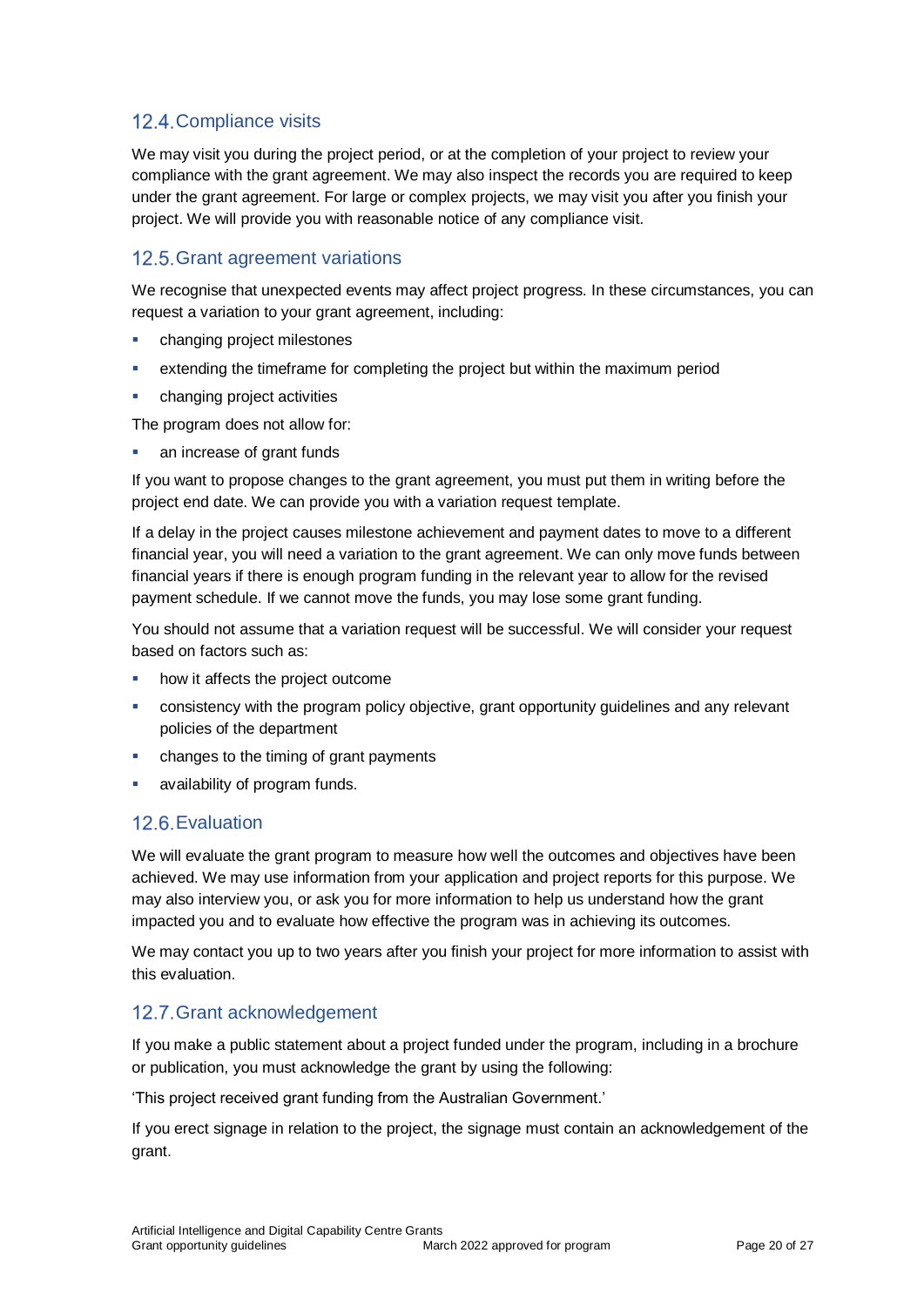# **13. Probity**

We will make sure that the grant opportunity process is fair, according to the published guidelines, incorporates appropriate safeguards against fraud, unlawful activities and other inappropriate conduct and is consistent with the CGRGs.

# 13.1. Conflicts of interest

Any conflicts of interest could affect the performance of the grant opportunity or program. There may be a [conflict of interest,](http://www.apsc.gov.au/publications-and-media/current-publications/aps-values-and-code-of-conduct-in-practice/conflict-of-interest) or perceived conflict of interest, if our staff, any member of a committee or advisor and/or you or any of your personnel:

- has a professional, commercial or personal relationship with a party who is able to influence the application selection process, such as an Australian Government officer or member of an external panel
- has a relationship with or interest in, an organisation, which is likely to interfere with or restrict the applicants from carrying out the proposed activities fairly and independently or
- has a relationship with, or interest in, an organisation from which they will receive personal gain because the organisation receives a grant under the grant program/ grant opportunity.

As part of your application, we will ask you to declare any perceived or existing conflicts of interests or confirm that, to the best of your knowledge, there is no conflict of interest.

If you later identify an actual, apparent, or perceived conflict of interest, you must inform us in writing immediately.

Conflicts of interest for Australian Government staff are handled as set out in the Australian [Public](https://www.legislation.gov.au/Details/C2019C00057)  [Service Code of Conduct \(Section 13\(7\)\)](https://www.legislation.gov.au/Details/C2019C00057)<sup>9</sup> of the *Public Service Act 1999* (Cth). Committee members and other officials including the decision maker must also declare any conflicts of interest.

We publish our [conflict of interest policy](https://www.industry.gov.au/sites/g/files/net3906/f/July%202018/document/pdf/conflict-of-interest-and-insider-trading-policy.pdf)<sup>10</sup> on the department's website. The Commonwealth policy entity also publishes a conflict of interest policy on its website.

### 13.2. How we use your information

Unless the information you provide to us is:

- confidential information as per [13.2.1,](#page-21-0) or
- personal information as per [13.2.2,](#page-21-1)

we may share the information with other government agencies for a relevant Commonwealth purpose such as:

- to support the assessment process
- to improve the effective administration, monitoring and evaluation of Australian Government programs
- for research

l

to announce the awarding of grants.

<sup>9</sup> https://www.legislation.gov.au/Details/C2019C00057

<sup>10</sup> [https://www.industry.gov.au/sites/default/files/July%202018/document/pdf/conflict-of-interest-and-insider-trading](https://www.industry.gov.au/sites/default/files/July%202018/document/pdf/conflict-of-interest-and-insider-trading-policy.pdf?acsf_files_redirect)[policy.pdf?acsf\\_files\\_redirect](https://www.industry.gov.au/sites/default/files/July%202018/document/pdf/conflict-of-interest-and-insider-trading-policy.pdf?acsf_files_redirect)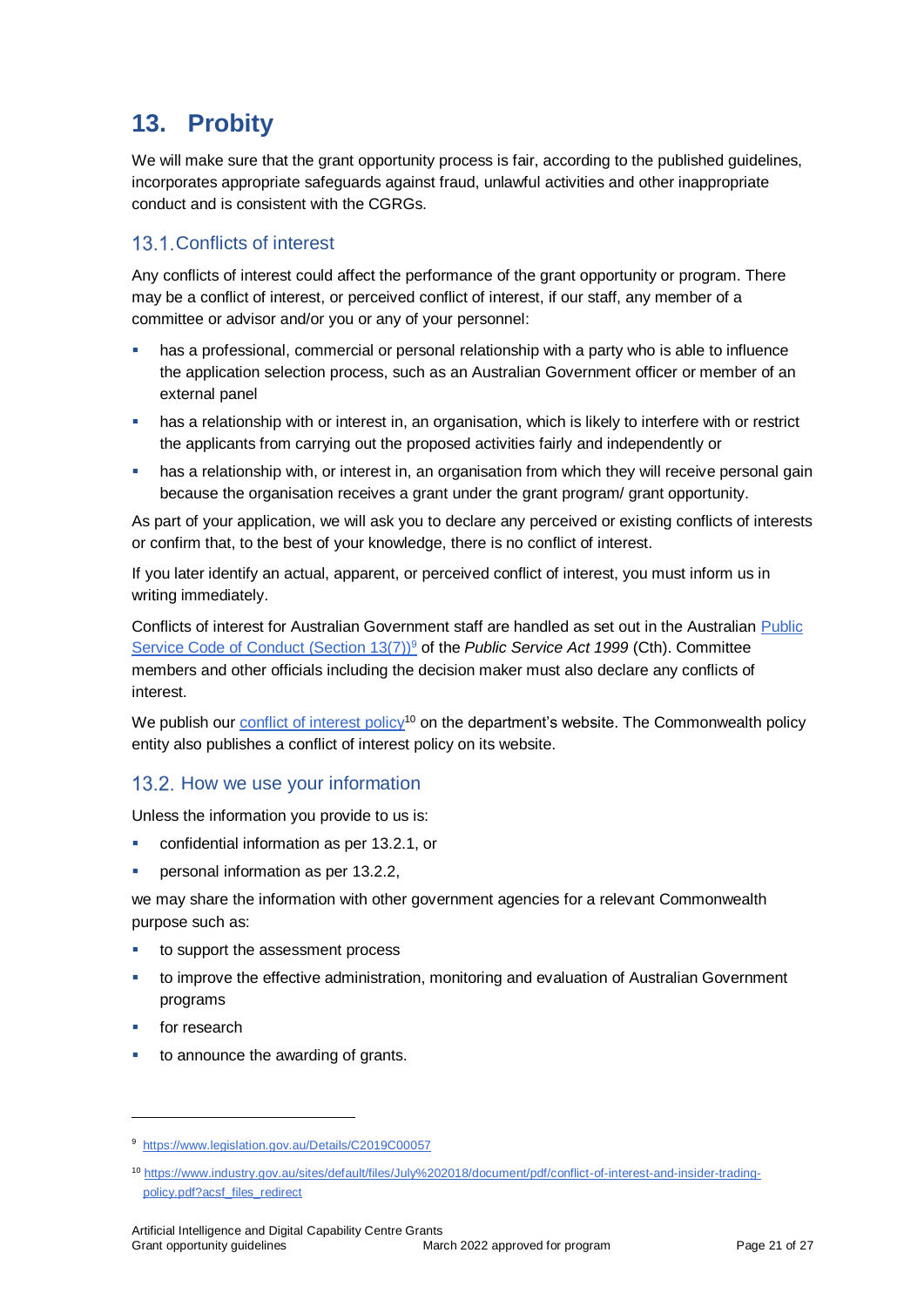#### 13.2.1. How we handle your confidential information

<span id="page-21-0"></span>We will treat the information you give us as sensitive and therefore confidential if it meets all of the following conditions:

- you clearly identify the information as confidential and explain why we should treat it as confidential
- the information is commercially sensitive
- disclosing the information would cause unreasonable harm to you or someone else
- you provide the information with an understanding that it will stay confidential.

#### 13.2.1. When we may disclose confidential information

We may disclose confidential information to:

- our Commonwealth employees and contractors, to help us manage the program effectively
- the Auditor-General, Ombudsman or Privacy Commissioner
- the responsible Minister or Assistant Minister
- a House or a Committee of the Australian Parliament.

We may also disclose confidential information if

- we are required or authorised by law to disclose it
- you agree to the information being disclosed, or
- someone other than us has made the confidential information public.

We will not be in breach of any confidential obligations if the confidential information we collect from you, or otherwise obtain, on you or your partners is disclosed to employees and contractors of other Australian Government entities for any purposes, including to government administration, consultation, research, monitoring or analysis of our programs and activities.

#### 13.2.2. How we use your personal information

<span id="page-21-1"></span>We must treat your personal information according to the Australian Privacy Principles (APPs) and the *Privacy Act 1988* (Cth). This includes letting you know:

- what personal information we collect
- why we collect your personal information
- to whom we give your personal information.

We may give the personal information we collect from you, or otherwise obtain, on you or your partners to our employees and contractors, and other Commonwealth employees and contractors of other Australian Government entities, so we can:

- **manage the program**
- administer, consult, research, assess, monitor and analyse our programs and activities.

We, or the Minister, may:

- announce the names of successful applicants to the public
- publish personal information on the department's websites.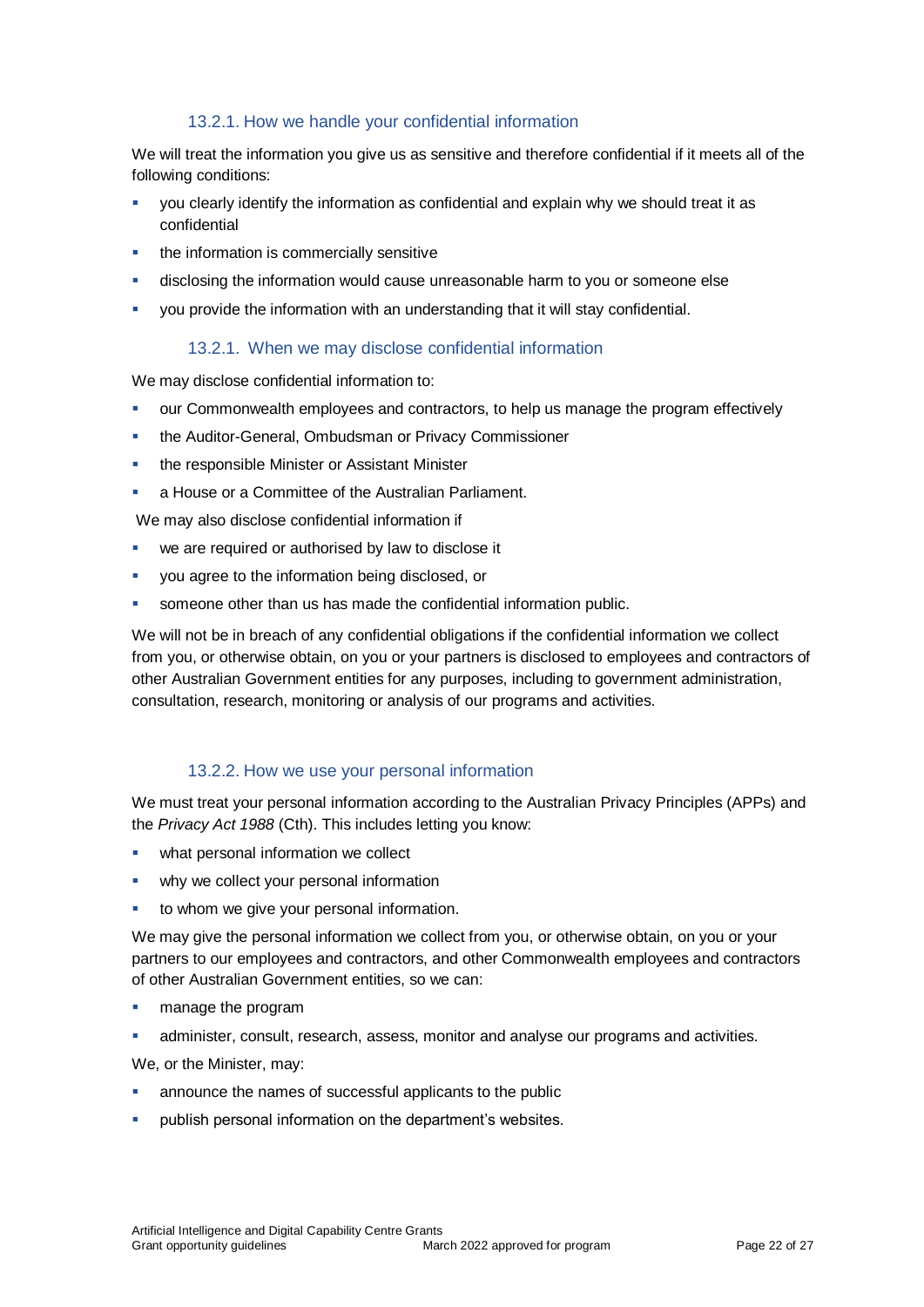You may read our [Privacy Policy](https://www.industry.gov.au/data-and-publications/privacy-policy)<sup>[1]</sup> on the department's website for more information on:

- what is personal information
- how we collect, use, disclose and store your personal information
- **how you can access and correct your personal information.**

#### 13.2.1. Freedom of information

All documents in the possession of the Australian Government, including those about the program, are subject to the *Freedom of Information Act 1982* (Cth) (FOI Act)*.*

The purpose of the FOI Act is to give members of the public rights of access to information held by the Australian Government and its entities. Under the FOI Act, members of the public can seek access to documents held by the Australian Government. This right of access is limited only by the exceptions and exemptions necessary to protect essential public interests and private and business affairs of persons in respect of whom the information relates.

If someone requests a document under the FOI Act, we will release it (though we may need to consult with you and/or other parties first) unless it meets one of the exemptions set out in the FOI Act.

### 13.3. Security

l

Eligible activities under this grant may have national security implications. It is your responsibility to consider any such implications of the proposed project and identify and manage any risks, particularly relating to export controls, foreign interference and technology transfer. If you have acknowledged in the declaration that you can appropriately manage national security risks, we may ask you to provide a satisfactory risk assessment plan outlining your approach as a condition of funding.

#### 13.3.1. Know Your Partner

You should ensure that you know who you are collaborating with by undertaking appropriate due diligence, proportionate to the risk and subject to available information, on all partners and personnel participating in the project. This should take into account any potential security, ethical, legal and reputational risks, and, where necessary, you should be prepared to demonstrate how you will manage and mitigate any identified risks.

#### 13.3.2. Export Controls

As this program involves research collaboration with foreign entities, some provisions of Australia's export controls regime may apply to your project. It is your responsibility to consider the implications, if any, of the relevant legislation on the proposed project before submitting your application, and to comply with any applicable requirements if it is successful. Further information is available on the Department of Defence website.

<sup>[1]</sup> <https://www.industry.gov.au/data-and-publications/privacy-policy>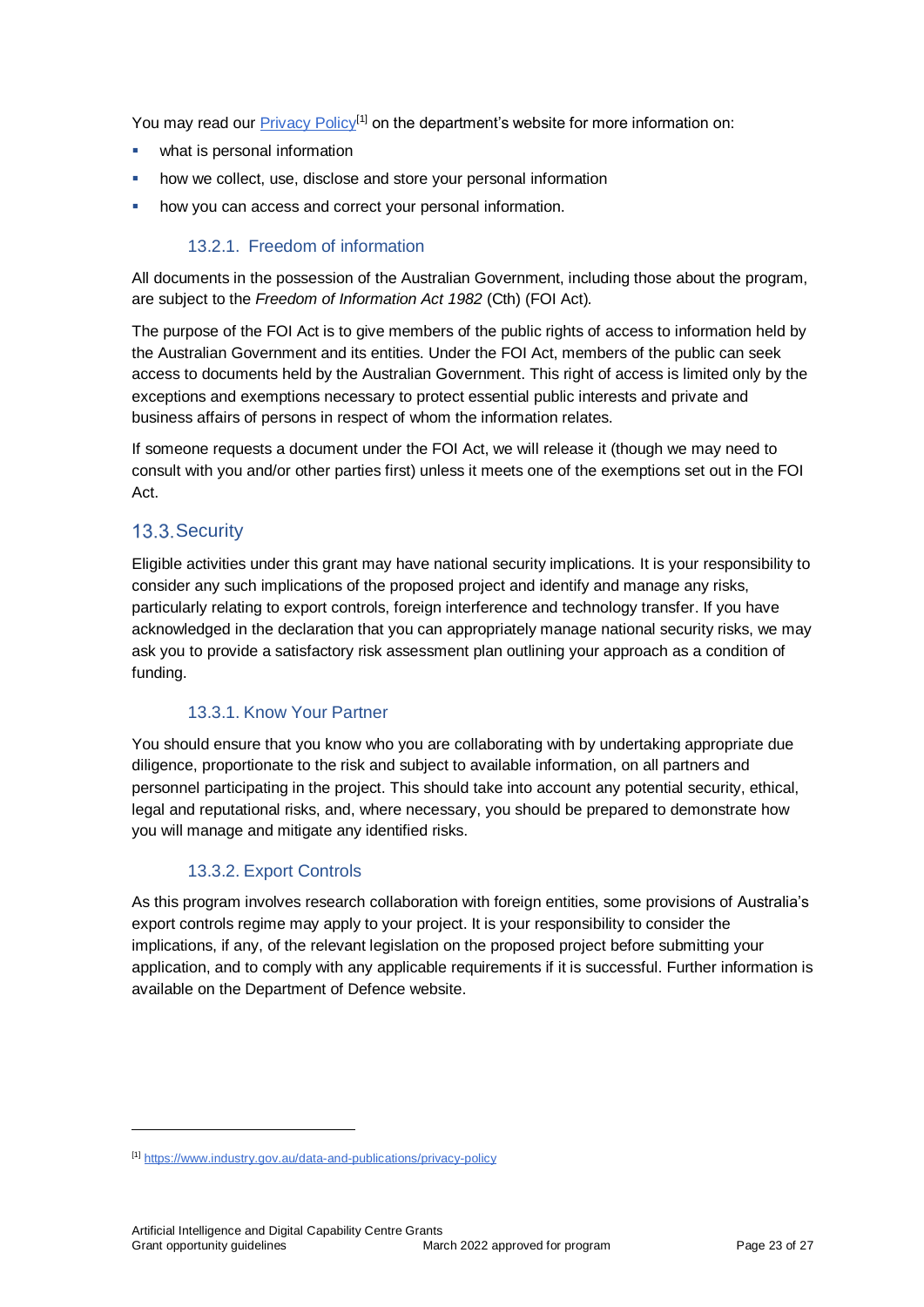#### 13.3.3. Foreign Affiliations

Eligible activities under this grant may involve foreign affiliations<sup>11</sup> which must be disclosed under the conflict of interest policy outlined at Section 13.1. Specifically, you must inform us of any relationship between a project participant and any party which is able to influence, interfere with or benefit from the proposed activity. You must also inform us of any material changes to the foreign affiliations of project participants, as outlined at Section 12.1.

### 13.4. Enquiries and feedback

For further information or clarification, you can contact us on 13 28 46 or by [web chat](https://www.business.gov.au/contact-us) or through our [online enquiry form](http://www.business.gov.au/contact-us/Pages/default.aspx) on business.gov.au.

We may publish answers to your questions on our website as Frequently Asked Questions.

Our [Customer Service Charter](https://www.business.gov.au/about/customer-service-charter) is available at [business.gov.au.](http://www.business.gov.au/) We use customer satisfaction surveys to improve our business operations and service.

If you have a complaint, call us on 13 28 46. We will refer your complaint to the appropriate manager.

If you are not satisfied with the way we handle your complaint, you can contact:

Head of Division AusIndustry Department of Industry, Science, Energy and Resources GPO Box 2013 CANBERRA ACT 2601

You can also contact the [Commonwealth Ombudsman](http://www.ombudsman.gov.au/)<sup>12</sup> with your complaint (call 1300 362 072). There is no fee for making a complaint, and the Ombudsman may conduct an independent investigation.

l

<sup>&</sup>lt;sup>11</sup> Including but not limited to, foreign ownership (including foreign government ownership), affiliations with foreign governments, political parties, organisations, institutions or companies, or membership of foreign government talent programs.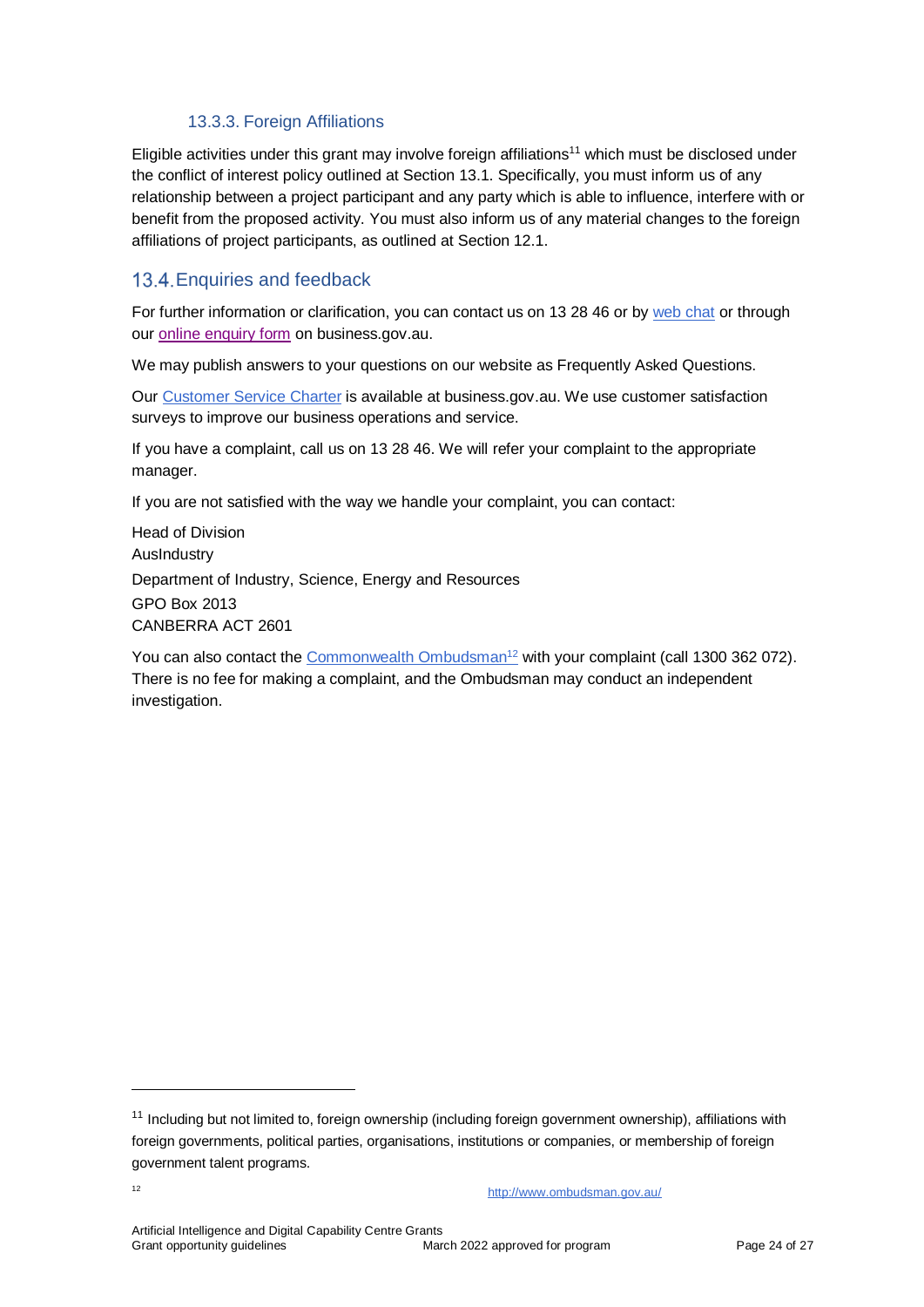# <span id="page-24-0"></span>**14. Glossary**

| <b>Term</b>                  | <b>Definition</b>                                                                                                                                                                                         |
|------------------------------|-----------------------------------------------------------------------------------------------------------------------------------------------------------------------------------------------------------|
| Application form             | The document issued by the Program Delegate that<br>applicants use to apply for funding under the program.                                                                                                |
| AusIndustry                  | The division of the same name within the department.                                                                                                                                                      |
| Centre of Excellence (COE)   | A centre of excellence is a team, shared facility or an entity<br>that provides leadership, best practices, research, support<br>and/or training for a focus area.                                        |
| Collaborative project        | A project that is undertaken in collaboration with at least<br>one other organisation. The collaborative organisation<br>should contribute either funds, in-kind services or expertise<br>to the project. |
|                              | The lead collaborative organisation cannot be a project<br>partner of the Capability Centre (as identified in the grant<br>application).                                                                  |
|                              | The lead collaborative organisation can be another<br>Capability Centre, the NAIC, a government body, research<br>body or industry organisation.                                                          |
| Department                   | The Department of Industry, Science, Energy and<br>Resources.                                                                                                                                             |
| Eligible activities          | The activities undertaken by a grantee in relation to a<br>project that are eligible for funding support as set out in 5.1.                                                                               |
| Eligible application         | An application or proposal for grant funding under the<br>program that the Program Delegate has determined is<br>eligible for assessment in accordance with these guidelines.                             |
| Eligible expenditure         | The expenditure incurred by a grantee on a project and<br>which is eligible for funding support as set out in 5.2.                                                                                        |
| Grant agreement              | A legally binding contract between the Commonwealth and<br>a grantee for the grant funding.                                                                                                               |
| Grant funding or grant funds | The funding made available by the Commonwealth to<br>grantees under the program.                                                                                                                          |
| <b>GrantConnect</b>          | The Australian Government's whole-of-government grants<br>information system, which centralises the publication and<br>reporting of Commonwealth grants in accordance with the<br>CGRGs.                  |
| Grantee                      | The recipient of grant funding under a grant agreement.                                                                                                                                                   |
| Guidelines                   | Guidelines that the Minister gives to the department to<br>provide the framework for the administration of the program,<br>as in force from time to time.                                                 |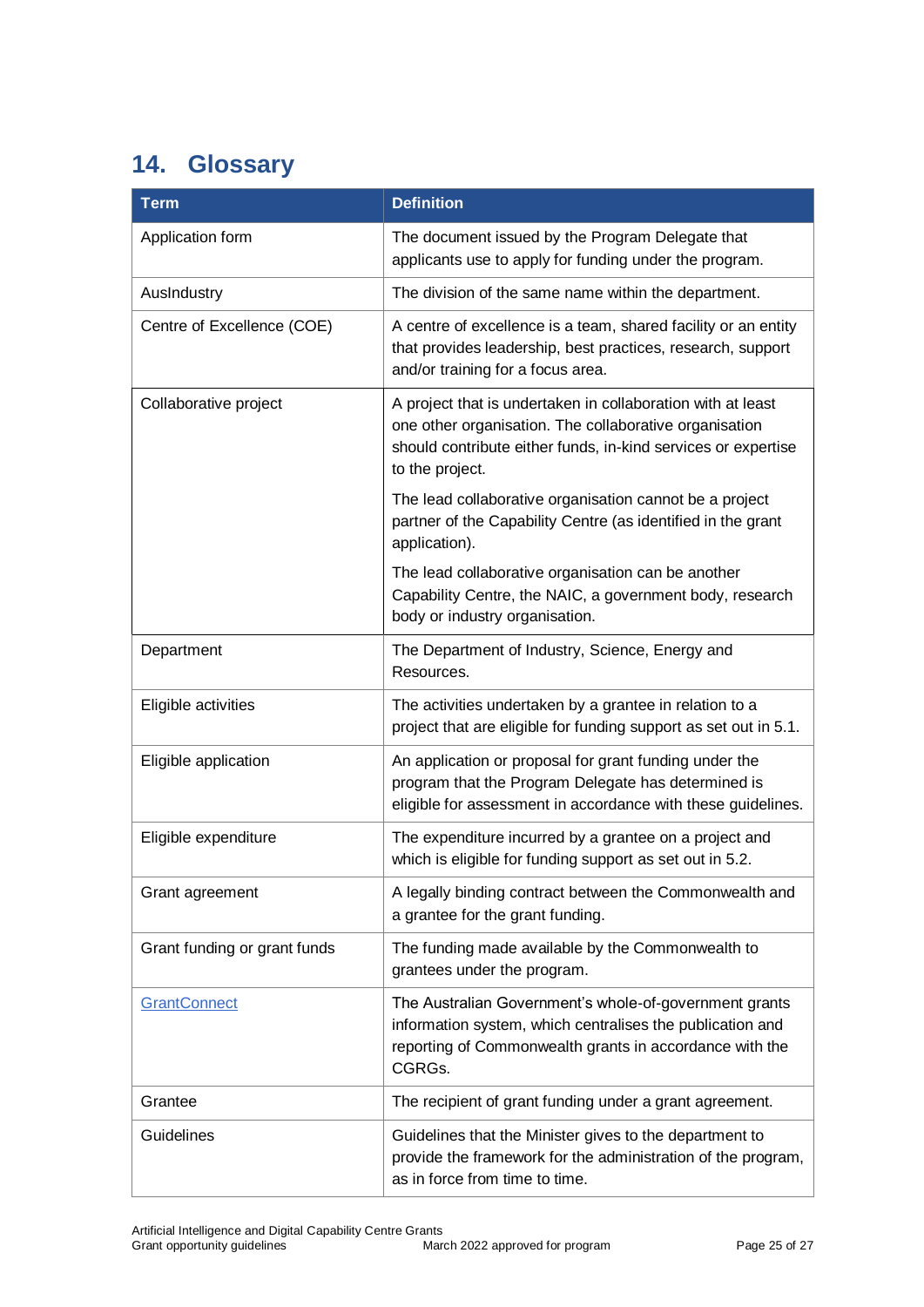| <b>Term</b>                                        | <b>Definition</b>                                                                                                                                                                                                                                                                    |
|----------------------------------------------------|--------------------------------------------------------------------------------------------------------------------------------------------------------------------------------------------------------------------------------------------------------------------------------------|
| <b>Innovation Precinct</b>                         | An innovation precinct is a discrete geographic area where<br>research-oriented anchor institutions, businesses, labs and<br>other actors collaborate.                                                                                                                               |
|                                                    | They can also be known as innovation districts, hubs or<br>technology parks.                                                                                                                                                                                                         |
| Minister                                           | The Commonwealth Minister for Science and Technology                                                                                                                                                                                                                                 |
| National Artificial Intelligence<br>Centre         | The NAIC has been established to coordinate Australia's AI<br>expertise and capabilities, and address the cross-cutting<br>barriers SMEs face in developing and adopting AI.                                                                                                         |
|                                                    | The Centre is hosted in the Commonwealth Scientific and<br>Industrial Research Organisation's (CSIRO) Data61.                                                                                                                                                                        |
| Non-income-tax-exempt                              | Not exempt from income tax under Division 50 of the<br>Income Tax Assessment Act 1997 (Cth) or under Division<br>1AB of Part III of the Income Tax Assessment Act 1936<br>(Cth).                                                                                                     |
| Personal information                               | Has the same meaning as in the Privacy Act 1988 (Cth)<br>which is:                                                                                                                                                                                                                   |
|                                                    | Information or an opinion about an identified individual,<br>or an individual who is reasonably identifiable:                                                                                                                                                                        |
|                                                    | a. whether the information or opinion is true or not; and<br>whether the information or opinion is recorded in a<br>b.<br>material form or not.                                                                                                                                      |
| Program Delegate                                   | An AusIndustry manager within the department with<br>responsibility for the program.                                                                                                                                                                                                 |
| Program funding or Program<br>funds                | The funding made available by the Commonwealth for the<br>program.                                                                                                                                                                                                                   |
| Project                                            | A project described in an application for grant funding under<br>the program.                                                                                                                                                                                                        |
| Publicly funded research<br>organisation (PFRO)    | All higher education providers listed at Table A and Table B<br>of the Higher Education Support Act 2003 (Cth) and<br>corporate Commonwealth entities, and State and Territory<br>business enterprises which undertake publicly funded<br>research.                                  |
|                                                    | However for the purpose of this program, a Commonwealth,<br>State, Territory or local government body (including<br>government business enterprises) is not eligible to apply.                                                                                                       |
| State, Territory or Local<br>Government Department | A state, territory or local body politic. The non-corporate<br>organisations through which governmental authority<br>(legislative, executive and judicial) is exercised. An<br>educational institution or research body is not a state,<br>territory or local government department. |